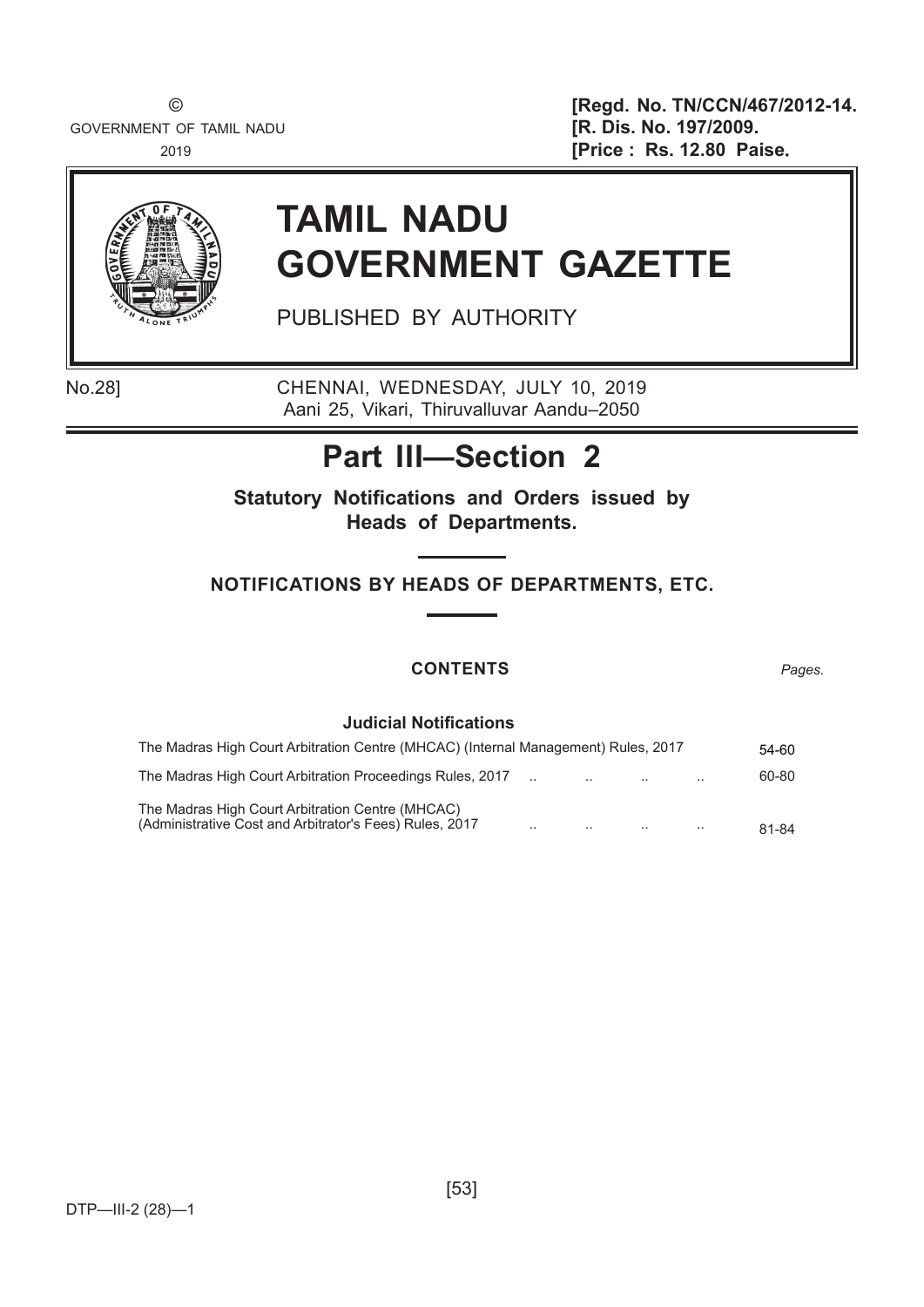## 54 TAMIL NADU GOVERNMENT GAZETTE [Part III—Sec. 2

## **NOTIFICATIONS BY HEADS OF DEPARTMENTS, ETC.**

## **JUDICIAL NOTIFICATIONS**

THE MADRAS HIGH COURT ARBITRATION CENTRE (MHCAC) (INTERNAL MANAGEMENT) RULES, 2017

*(Roc.No. 11/2018/MHCAC/Hct. Ms.)*

|    | No. SRO C-8/2019.                                            |
|----|--------------------------------------------------------------|
|    |                                                              |
|    | 1. Title and Scope                                           |
|    | 2. Definitions                                               |
|    | $PART - 1$ :                                                 |
|    | 3. The Arbitration Committee                                 |
|    | 4. Powers of the Arbitration Committee                       |
| 5. | Functions of the Arbitration Committee                       |
|    | $PART - II$ :                                                |
|    | 6. The Secretariat                                           |
|    | 7. Duties and Responsibilities of the Registrar              |
|    | $PART - III$ :                                               |
|    | 8. Panel of Arbitrators                                      |
|    | PART - IV:                                                   |
|    | 9. Right to Information                                      |
|    | 10. The accounts of the Madras High Court Arbitration Centre |
|    | 11. Amendment of Rules                                       |
|    | 12. Residuary Provision                                      |
|    | 13. Repeal and Saving                                        |
|    | THE MADRAS HIGH COURT ARBITRATION PROCEEDINGS RULES, 2017    |
|    |                                                              |
|    | 1. Title and Scope                                           |
| 2. | Definitions                                                  |
|    | <b>PART I</b>                                                |
| 3. | Request for Arbitration                                      |

4. Reply to request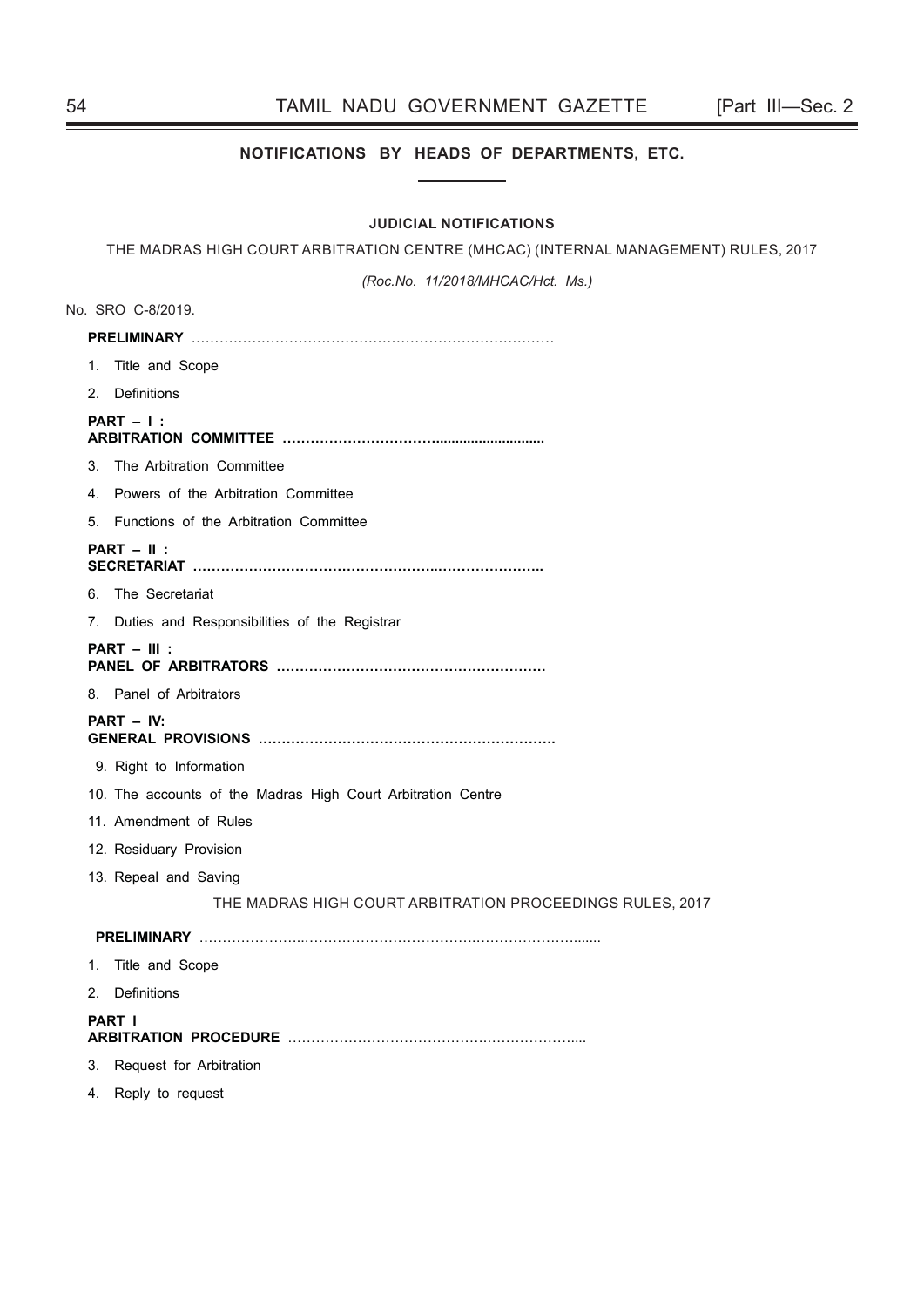| <b>PART II</b>                                                                                |
|-----------------------------------------------------------------------------------------------|
| Appointment of Arbitrators<br>5.                                                              |
| Where the number of Arbitrators is specified in the agreement<br>6.                           |
| Appointment in case of multiparty Arbitration<br>7.                                           |
| Confirmation of Arbitrators<br>8.                                                             |
| 9. Submission by the Parties                                                                  |
| 10. Representation and Assistance                                                             |
| 11. Written notices or communications                                                         |
| 12. List of disputes, Statement of admission and denial of documents and Arbitration Schedule |
| 13. Consolidation of proceedings                                                              |
| 14. Joinder of Additional Parties                                                             |
| 15. Additional Claims and Counter-claims                                                      |
| 16. Hearing Procedure and Site Inspection                                                     |
| 17. Decision making by the Arbitral Tribunal                                                  |
| PART III                                                                                      |
| 18. Expedited Procedure                                                                       |
| <b>PART IV</b>                                                                                |
| 19. Emergency Arbitrator                                                                      |
| <b>PART V</b>                                                                                 |
| 20. Assistance to Arbitral Tribunal                                                           |
| 21. Assistance of Court in taking evidence                                                    |
| <b>PART VI</b>                                                                                |
| 22. Reference to Med-Arb                                                                      |
| 23. Reference to Arb-Med                                                                      |
| PART VII                                                                                      |
| 24. Interim measures ordered by the Arbitral Tribunal                                         |
| 25. Default of parties                                                                        |
| 26. Default of Arbitrators                                                                    |
| 27. Place of Arbitration                                                                      |
| 28. Application for adjournment                                                               |
| 29. Deposits                                                                                  |
| 30. Additional fees and expenses                                                              |
| 31. Form and contents of Arbitral Award                                                       |
| 32. Interest on sums awarded                                                                  |
| 33. Confidentiality                                                                           |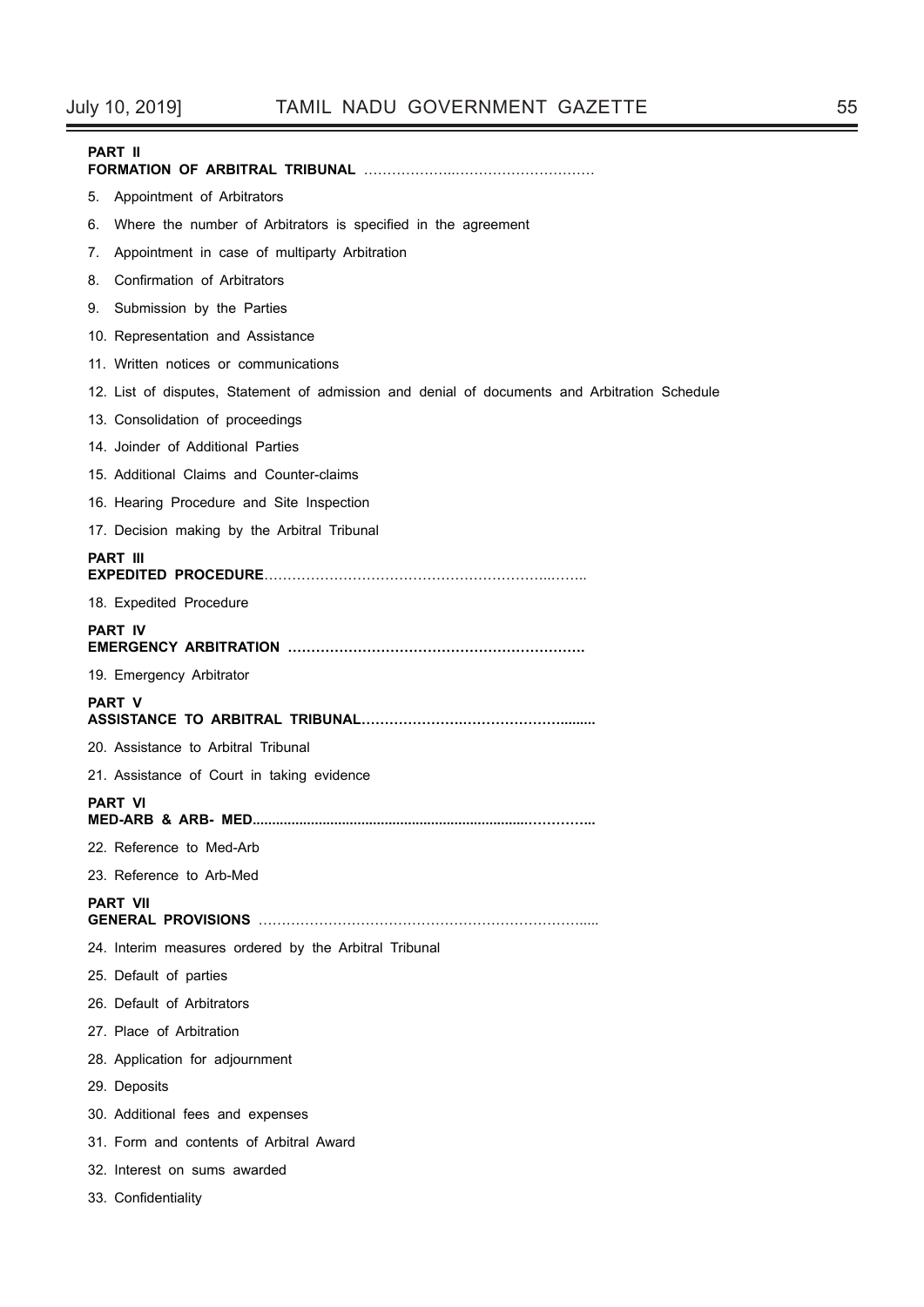| 34. Termination of Proceedings                               |
|--------------------------------------------------------------|
| 35. Correction and interpretation of award; additional award |
| 36. Waiver                                                   |
| 37. Amendment of Rules                                       |
| 38. Residuary Provision                                      |
| 39. Repeal and Saving                                        |
|                                                              |
|                                                              |
|                                                              |
|                                                              |
|                                                              |
|                                                              |
|                                                              |

# THE MADRAS HIGH COURT ARBITRATION CENTRE (MHCAC)

## (ADMINISTRATIVE COST AND ARBITRATORS' FEES) RULES, 2017

- 1 Title…………………………………………………………………………………..
- 2 Administrative Costs……………………………………………………………...
- 3 Arbitrators' Fees…………………………………………………………………….
- 4 Parties to share equally Administrative Cost and Fees of the Arbitrator…..
- 5 Miscellaneous Expenses…………………………………………………………….
- 6 Pro-Bono Arbitration Scheme……………………………………………………...
- 7 Registrar may maintain an account of the Administrative Cost and Miscellaneous Expenses ……………………………………………..……………
- 8 Administrative Cost, Miscellaneous Expenses and Arbitrators' Fees when proceedings terminate
- 9 Amendment of Rules
- 10 Residuary Provision
- 11 Repeal and Saving

| SCHEDULE "A" | - Administrative Costs                       |
|--------------|----------------------------------------------|
| SCHEDULE "B" | - Arbitrators' Fees                          |
| SCHEDULE "C" | - Arbitrators' Fees in Expedited Arbitration |
| SCHEDULE "D" | - Arbitrators' Fees in Emergency Arbitration |

THE MADRAS HIGH COURT ARBITRATION CENTRE (MHCAC)(INTERNAL MANAGEMENT) RULES, 2017

## **PRELIMINARY**

## **1. Title** –

- (1) These Rules may be called the Madras High Court Arbitration Centre (Internal Management) Rules, 2017.
- (2) The Rules shall come into force with effect from the date of its notification.

## **2. Defi nitions –**

- (1) In these Rules, unless the context otherwise requires:
	- (a) "Act" means the Arbitration and Conciliation Act, 1996, and any amendments thereto or re-enactment thereof;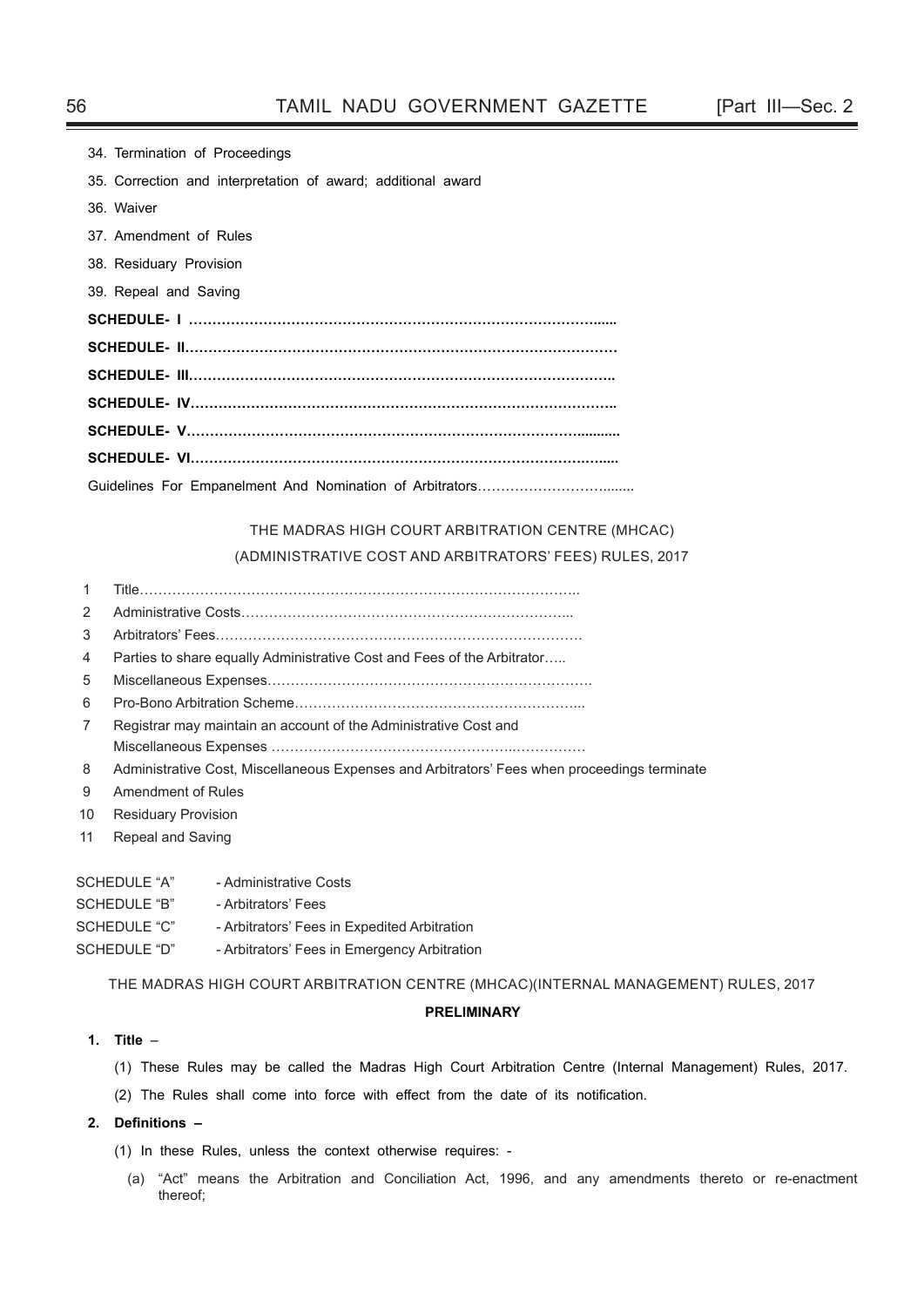- (b) "Arbitration Committee" means the Committee constituted under Rule 3 of these Rules;
- (c) "Arbitrator(s)" means person(s) appointed as an Arbitrator from the MHCAC Panel of Arbitrators or by the Courts or by consent of parties;
- (d) "Arbitral Award" includes an interim, partial and preliminary Award;
- (e) "Chairperson" means the person(s) referred to in Rule (3)(1)(a);
- (f) "MHCAC" means Madras High Court Arbitration Centre;
- (g) "MHCAC Panel of Arbitrators" means the Panel of Arbitrators prepared in accordance with Rule 8 of these Rules (for short, the Panel);
- (h) "Registrar" and "Additional Registrars" means the persons appointed to such positions in terms of Rule 6 of these Rules;
- (i) "Dispute" includes differences;
- (j) "Party" means a party(ies) to an Arbitration Agreement;
- (k) The "Chief Justice" means the Chief Justice of the High Court of Judicature at Madras, who shall have the powers vested under Rules 3, 6, 8, 12 and/or any other express or implied or exercisable powers vested under these Rules.
- (2) The words and phrases not defined in these Rules shall bear the same meaning as used or defined in the Act.

#### **PART – I**

#### **ARBITRATION COMMITTEE**

#### **3. The Arbitration Committee –**

- (1) There shall be an Arbitration Committee consisting of members as under:-
	- (a) The Chairperson of the Arbitration Committee shall be the Chief Justice or his/her nominee;
	- (b) Three Judges of the High Court to be nominated by the Chief Justice. The said three Judges shall continue in such position at the discretion of the Chief Justice;
	- (c) The senior most amongst them shall preside over the meetings of the Committee, in the absence of the Chief Justice or his/her nominee who shall also exercise such powers and duties as may be assigned to them by the Chairperson;
	- (d) Advocate General for the State of Tamil Nadu and in his/her absence an Additional Advocate General, nominated by him/her;
	- (e) "Not less than four members to be nominated by the Chief Justice out of whom, two shall be designated Senior Advocates and both of the other remaining two shall either be experts in the fields of Arbitration or Advocate having expertise in the said field. Of this, one member can be an Advocate having expertise in the field of Arbitration and the other Non-Advocate shall also be an expert. They shall continue for a term not exceeding three years from the date of their nomination and may be renominated by the Chief Justice for a further term not exceeding three years;

(2) The Registrar shall be the *Ex-officio* Member of the Arbitration Committee, without any voting rights and shall convene the meetings of the Arbitration Committee as may be desired by the Chairperson.

(3) The members of the Arbitration Committee shall meet as and when required for the smooth and sufficient functioning of the MHCAC. No meeting of the Arbitration Committee shall be held or any business transacted there at, unless the Chairperson and one other Judge, or at least two other Judges among the Judges described in Rule 3(1)(b), together with one other person from among the members described in Rule 3(1)(c) or Rule 3(1)(d), are present.

#### **4. Powers of the Arbitration Committee –**

(1) To take decisions for smooth and effective functioning of the MHCAC.

 (2) To formulate rules for internal functioning of the Arbitration Committee and lay down guidelines for the Secretariat.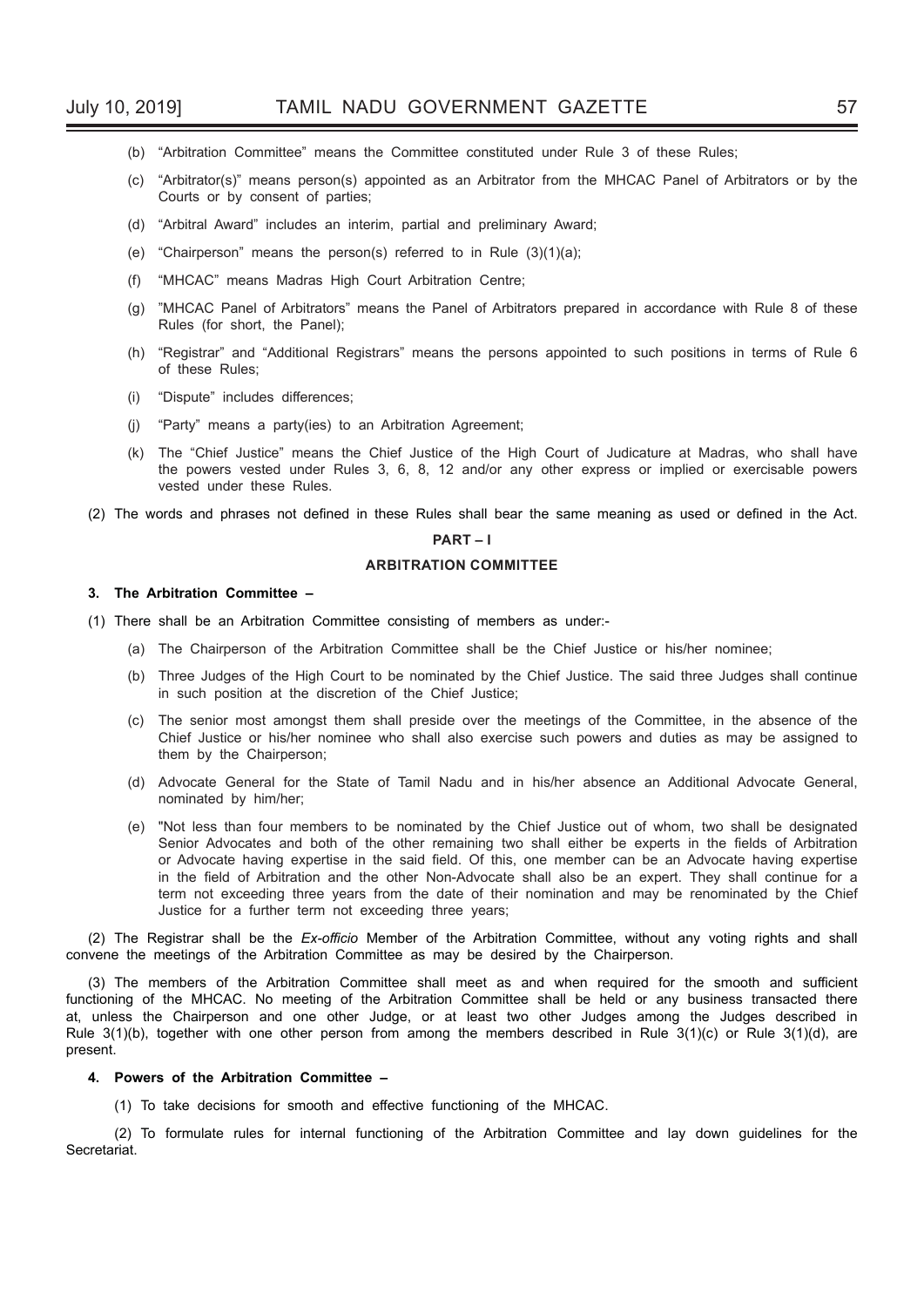(3) To recommend revision/amendment in the Madras High Court Arbitration Centre (Internal Management) Rules, the Madras High Court Arbitration Proceedings Rules and the Madras High Court Arbitration Centre (Administrative Costs and Arbitrators' Fees) Rules and the Rules stated in Rule 4 (2) of these Rules, as deemed appropriate.

 (4) To prepare and update the Panel of Arbitrators and to take such decisions as may be required from time to time.

(5) To fix/revise the Arbitrator's fee in terms of the MHCAC (Administrative Costs and Arbitrators' Fees Rules, 2017).

- (6) To remove a person from the Panel of Arbitrators if:-
	- (a) Any complaint of breach of duty or misconduct is received against him/her and the Arbitration Committee is of the opinion that it would be expedient and in the interest of the MHCAC not to continue such person on its Panel of Arbitrators; or
	- (b) He is declared to be of unsound mind or becomes incapacitated; (or)
	- (c) He has incurred any disqualification under the Act;
	- (d) For any other reason deemed appropriate by the Committee.

(7) To recommend to the Chairperson to open Madras High Court Arbitration Centres in Madurai, Coimbatore or such other places in the State of Tamil Nadu to encourage the Subordinate Courts to refer matters to Arbitration in compliance with Section 89 of the Code of Civil Procedure to encourage advocates to utilize the MHCAC for settlement of disputes where the parties agree in terms of the Agreement/Contract to settle disputes through Arbitration to help the litigant public to approach the MHCAC in the particular district where it is situated/contract/agreement is executed or where the evidence is available to be adduced and the disputes are referred under Section 11 (6) of the Arbitration and Conciliation Act, 1996.

#### **5. Functions of the Arbitration Committee –**

- (1) To monitor and oversee the Administration of the MHCAC.
- (2) To include/exclude members on the Panel of Arbitrators.

(3) To organize events or seminars in the field of Law of Arbitration and to promote the use of the MHCAC for resolution of disputes.

- (4) To promote the cause of Arbitration in the manner as may be expedient from time to time.
- (5) To publish journals and other publications relevant to the objects of the MHCAC.

#### **PART – II**

#### SECRETARIAT

## **6. The Secretariat –**

(1) There shall be a Secretariat to supervise and manage the MHCAC which shall consist of:-

- (a) A member of the Tamil Nadu State Judicial Service in the cadre of District Judge except entry level to be nominated by the Chairperson as Registrar who will be in charge of the MHCAC and will act under the supervision of the Chairperson and the Arbitration Committee;
- (b) Two members of Tamil Nadu Judicial Service to be appointed by the Chairperson as Additional Registrars to assist the Registrar;
- (c) Notwithstanding anything contained in Clause (a) & (b), the Chairperson may appoint a person, who, in the opinion of the Chairperson, is well qualified and suitable to be appointed as a Registrar;
- (d) Such staff as may be appointed/deputed by the Chairperson.
- (2) The duties and responsibilities of the Secretariat shall be as under:-
	- (a) To process the records pertaining to each request for Arbitration received by the MHCAC and recommend to the Registrar to initiate action in accordance with the rules of the MHCAC;
	- (b) To call upon the parties through the Registrar to file their Statement(s) of Claim, Statements of Defence, Counterclaims and replies within the timelines fixed by the Arbitral Tribunal;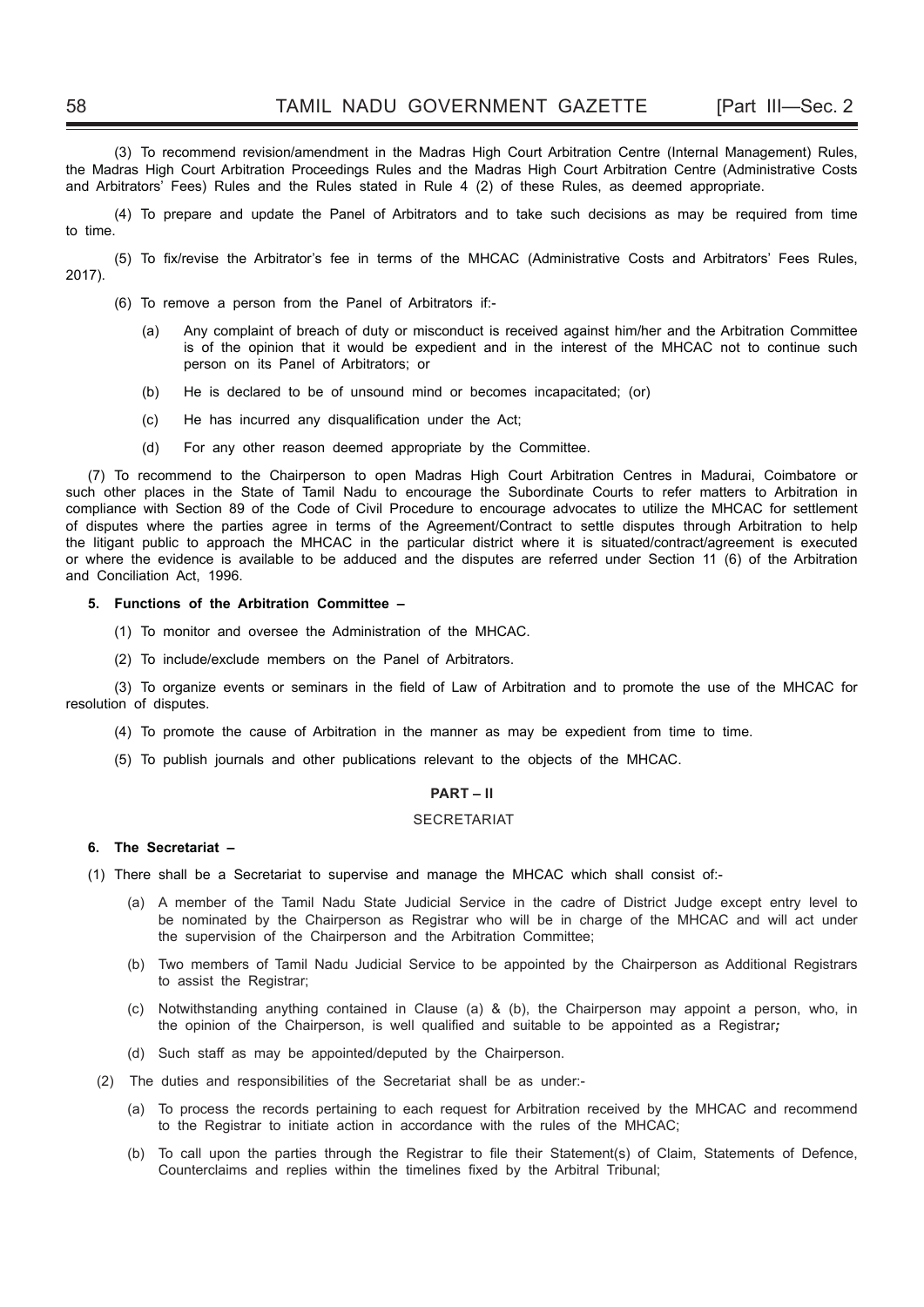- (c) To compile all documents received pursuant to filing of a request, divide them into separate volumes, forward a copy to each member of the Arbitral Tribunal and maintain a copy for the record of the MHCAC in accordance with the Madras High Court Arbitration Proceedings Rules or forward them to the Courts if so, called upon;
- (d) To call upon the parties through the Registrar to deposit the assessed miscellaneous expenses of the MHCAC;
- (e) To render assistance by way of legal research, if called upon or requested to by the Arbitral Tribunal.
- (3) To take all steps as may be necessary for timely completion of Arbitration Proceedings.
- (4) To maintain true and fair accounts of all amounts received and expended by the MHCAC.

#### **7. Duties and Responsibilities of the Registrar –**

- (1) The Registrar shall be responsible for the day to day functioning of the MHCAC.
- (2) Without prejudice to the generality of the provision (1) above, the Registrar shall undertake the following:-
	- (a) Place all the records pertaining to each request for Arbitration of disputes before the Secretariat;
	- (b) Initiate action in accordance with the Rules of the MHCAC;
	- (c) Notify the parties to comply with requirements of filing of the "Request and Reply" and the submission and payment of Arbitrator's fees and miscellaneous expenses, within the prescribed time frame;
	- (d) Maintain and update from time to time a profile of each Arbitrator in the Panel of Arbitrators of the MHCAC and make it available to the parties on request;
	- (e) Maintain a fact sheet of each Arbitration case dealt with by the MHCAC;
	- (f) Carry out directions given by the Arbitration Committee from time to time;
	- (g) To ensure that all details relating to the MHCAC and its working are periodically uploaded in the website of the High Court of Madras.

(3) All correspondences and communications to the MHCAC shall be addressed to the Registrar and all correspondences and communications on behalf of the MHCAC shall be made by the Registrar.

(4) Submit true and proper accounts to the Arbitration Committee for its approval once a month.

(5) To obtain the approval of the Chairperson/Arbitration Committee for sanction of expenses in excess of Rs.10,000/ per month, which may be deemed necessary for the upkeep of the premises.

#### **PART – III** PANEL OF ARBITRATORS

#### **8. Panel of Arbitrators –**

(1) The Arbitration Committee shall prepare and maintain a Panel of Arbitrators from and amongst persons who are eligible and willing to serve as Arbitrators.

(2) The Secretariat shall maintain an up-to-date Panel of Arbitrators together with information as to the qualifications and experience.

(3) A Curriculum Vitae shall be furnished if so, deemed appropriate by the persons interested to be placed on the MHCAC Panel of Arbitrators, in the form prescribed in the Madras High Court Arbitration Proceedings Rules. Provided that in so far as Retired Judges are concerned, they may be invited to be on the Panel of Arbitrators for which purpose their contact details and areas of interest may be requested. Information so submitted by the persons who are finally empanelled may be made available to the parties seeking to appoint an Arbitrator from the Panel of Arbitrators.

(4) The Arbitration Committee may at any time add new name(s) to the Panel of Arbitrators or delete the name(s) of any person(s) from the Panel of Arbitrators.

## **PART – IV**

#### GENERAL PROVISIONS

#### **9. Right to Information –**

The Registrar shall be the Principal Information Officer under the provisions of the Right to Information Act. He shall discharge his functions in accordance with the provisions of the said Act.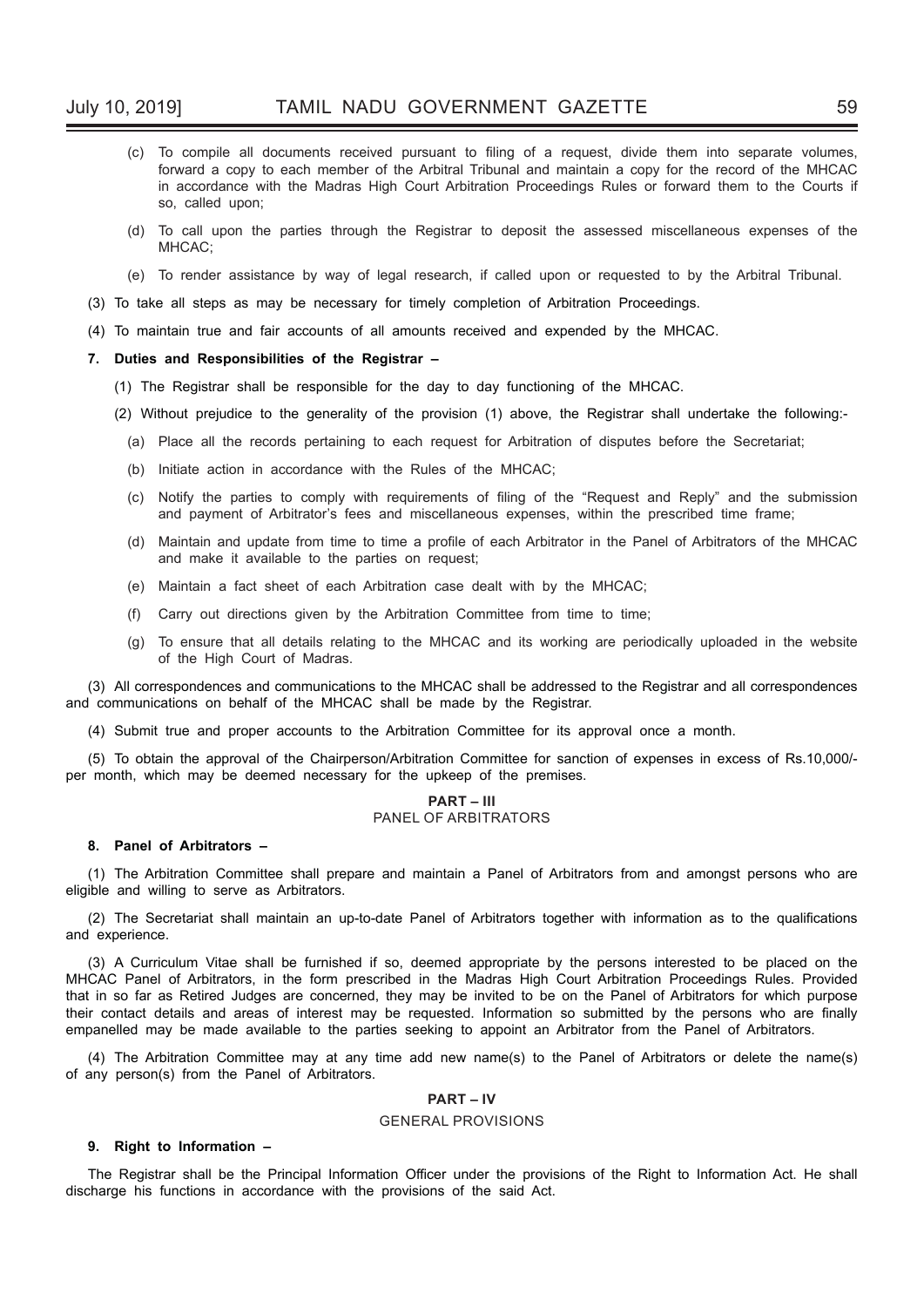#### **10. Accounts –**

The accounts of the Madras High Court Arbitration Centre shall be maintained as per the Income Tax Act, 1961, as amended from time to time and the Rules and Circulars issued there under and by the Central/State Government.

#### **11. Amendment of Rules –**

These Rules may be amended by the Arbitration Committee with the prior permission of the Hon'ble Chief Justice.

#### **12. Residuary Provision –**

In the absence of any specific provision made under these Rules, or on any question on the interpretation/application of the Rules, the Arbitration Committee shall take appropriate decision(s), as may be necessary from time to time and such decision(s) shall be final and binding.

#### **13. Repeal and Savings –**

With effect from the date set out in Rule 1(2) herein, the MHCAC (Internal Management) Rules, 2014, shall stand repealed. Notwithstanding such repeal, the said Rules shall continue to govern all Arbitrations, commenced under the said Rules in respect of which the Arbitral Tribunal has entered upon the reference.

#### THE MADRAS HIGH COURT ARBITRATION PROCEEDINGS RULES, 2017

#### *(Roc. No.11/2018/MHCAC/Hct.Ms.)*

## **PRELIMINARY**

#### No.SRO C-9/2019

#### **1. Title and scope –**

 (1) These rules may be called Madras High Court Arbitration Proceedings Rules, 2017 [for short, MHCAC (Arbitration) Rules].

 (2) These rules shall apply where the parties have agreed in writing or have accorded their consent before a judicial authority or court, that any dispute, which has arisen or which may arise between them, in respect of a defined legal relationship, whether contractual or otherwise, shall be resolved by Arbitration under the MHCAC Rules or where the Arbitral Tribunal has decided on the applicability of the Rules under Section 19(3) of the Arbitration and Conciliation Act, 1996 or where the Hon'ble The Chief Justice and/Court has with the consent of the Parties and while appointing an Arbitrator(s) determined that the Arbitration shall be conducted in accordance with the Rules.

 (3) These rules shall also apply where the parties sign a joint memorandum agreeing to their dispute(s) being resolved by Arbitration in accordance with the MHCAC (Arbitration) Rules, in any proceedings in any Court, including:

- (a) under Section 89 of the Code of Civil Procedure, 1908; or
- (b) under Sections 8, 9, 11, 45 or 54 of the Act, or any other related statute, as the case may be.

(4) These rules shall govern the Arbitration at the MHCAC, except that where any of these rules are in conflict with a provision of law applicable to the Arbitration from which the parties cannot derogate, that provision shall prevail.

#### 2. **Definitions –**

(1) In these rules, unless the context otherwise requires:-

 (a) "Act" means the Arbitration and Conciliation Act, 1996 and any amendments thereto or re-enactment thereof;

 (b) "Secretariat" means the Council constituted under Rule 6 of the Madras High Court Arbitration Centre (Internal Management) Rules, 2017;

- (c) "Arbitral Award" includes an interim, partial and preliminary award, an award passed by an Emergency Arbitrator and an award on agreed terms;
- (d) "Arbitral Tribunal" means a Tribunal constituted under Part-II of these Rules;
- (e) Arbitrator(s)" means a person(s) appointed as an Arbitrator from the MHCAC Panel of Arbitrators including an Emergency Arbitrator or Arbitrator(s) appointed by the Courts or by consent of parties.
- (f) "Arbitration Committee" means the Arbitration Committee of the Madras High Court Arbitration Centre (MHCAC);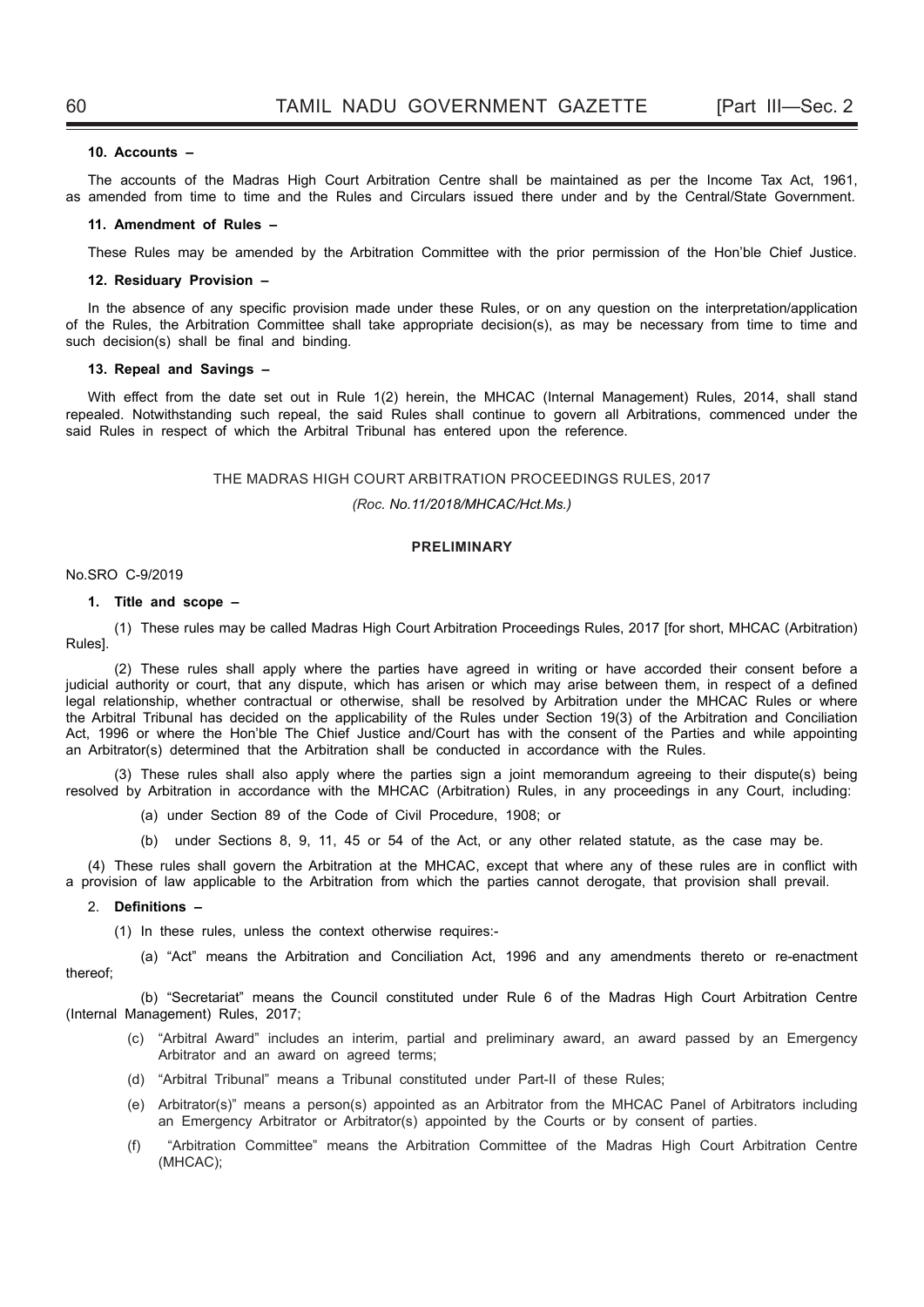- (g) "Chairperson" means the Chief Justice of the Madras High Court or his/her nominee, as provided for in Rule 2 (i) (e) of the Madras High Court Arbitration Centre (Internal Management) Rules;
- (h) "Claimant" means the Applicant who requests for Arbitration or files Statement of Claim under these Rules and includes all such Claimants in the event of there being more than one Claimant;
- (i) "Confirming Party" means a party to an Arbitration agreement and who has signed the List of disputes;
- (j) "MHCAC" means Madras High Court Arbitration Centre;
- (k) "MHCAC Panel of Arbitrators" means the Panel of Arbitrators (for short, the Panel) prepared by Arbitration Committee in accordance with Rule 8 of the Madras High Court Arbitration Centre (Internal Management) Rules, 2017;
- (I) "Dispute" includes differences;
- (m) "Joint Memorandum" means a memorandum jointly signed by the parties as contemplated in Rule 1(3) and in the form as prescribed in Schedule-II of these Rules;
- (n) "Party" means a party to an Arbitration Agreement;
- (o) "Registrar" means the persons appointed as Registrar and Additional Registrars as the case may be, in terms of Rule 6 of Madras High Court Arbitration Centre (Internal Management) Rules, 2017;
- (p) "Request" means a written communication to the MHCAC to commence Arbitration in accordance with these Rules;
- (q) "Rules" means the MHCAC (Arbitration) Rules, 2017.

(2) The words and phrases not defined here shall bear the same meaning as used or defined in the Act, or the Madras High Court Arbitration Centre (Internal Management) Rules, 2017 and the Madras High Court Arbitration Centre (Administrative Costs and Arbitrators' Fees) Rules, 2017**.**

#### PART - I

#### ARBITRATION PROCEDURE

#### 3. **Request for Arbitration –**

- (1) Any person desirous of commencing an Arbitration under these Rules shall submit his Request in writing for Arbitration (the "Request") to the Secretariat, addressed to the Registrar, with a simultaneous copy to the Respondent(s) together with such proof as the Secretariat may require, that such Request has been sent to the Respondent(s).
- (2) The Request shall, inter- alia, contain the following information:-
	- (a) name in full, description, contact details and address (including email address where available) of each of the parties;
	- (b) description of the nature and circumstances of the dispute giving rise to the claim(s);
	- (c) statement of the relief sought, including, to the extent possible, an indication of any amount(s) claimed and all supporting documents;
	- (d) relevant agreements and in particular, a copy of written Arbitration clause or written Arbitration Agreement;
	- (e) the issues to be adjudicated;
	- (f) all relevant particulars concerning the Arbitrators, their number, qualifications, if any, prescribed in the Arbitration Agreement on which parties have already agreed in writing;
	- (g) statements as to the applicable rules of law, if any, and the language of the Arbitration; and
	- (h) order of Court, if any, passed in proceedings referred to in Rule 1(3) of these Rules, along with the signed joint memorandum, if any.

(3) The date of receipt of the Request by the Respondent or any one of the Respondents shall be deemed to be the date of commencement of the Arbitration. The Registrar on receipt of the Request will communicate the said Request to all parties within three days thereof.

(4) The Claimant shall submit sufficient number of copies of the Request being one copy for the MHCAC, one copy for each Arbitrator(s) (if the number of Arbitrators is mentioned in the Arbitration Agreement) and one copy for each of the Respondent(s).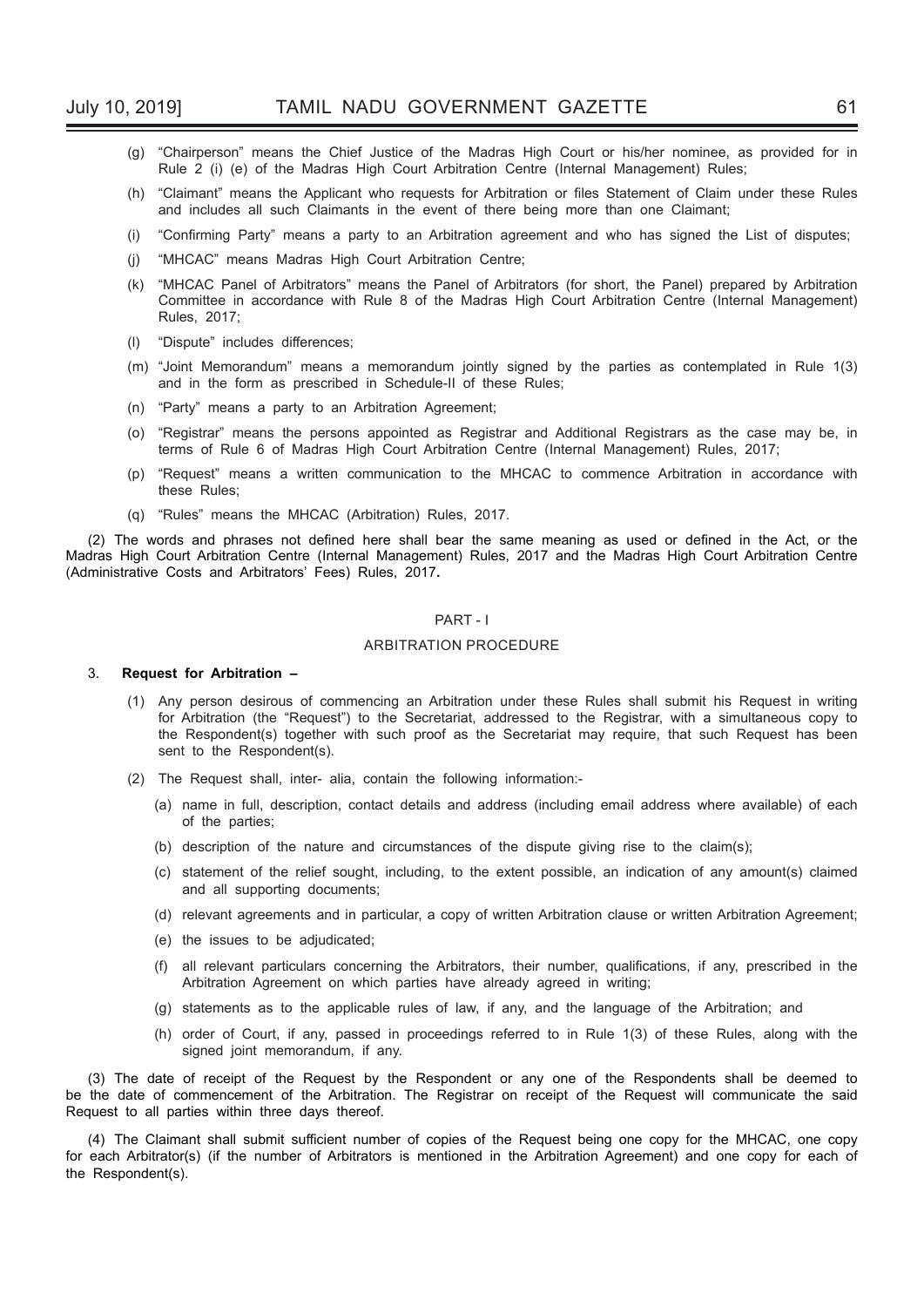(5) The Claimant shall also make an advance payment of his/its share of Arbitrators' fees, as the Registrar may determine in accordance with the Madras High Court Arbitration Centre (Administrative Costs and Arbitrators' Fees) Rules, 2017 directly to the Arbitrator**.** In the event, the Claimant fails to comply with any of the aforesaid requirements, the Registrar may fix a time limit within which the Claimant must comply, failing which, the file shall be closed without prejudice to the right of the Claimant to make a fresh Request. The Registrar shall send a copy of the Request and the documents annexed thereto, at the earliest to the Respondent(s) for his/its/their Reply to the Request.

#### 4. **Reply to Request –**

- (1) Within thirty days from the date of receipt of the Request from the Secretariat, the Respondent(s) shall send his/its/their written response (the "Reply") to the Secretariat, addressed to the Registrar, with a copy being simultaneously served on the Claimant. Each such Reply shall *inter- alia*, contain the following information:-
	- (a) his name in full, description, contact details and address;
	- (b) confirmation or denial of all or part of the Claim(s) made by the Claimant in the Request;
	- (c) comments in response to the nature and circumstances of the dispute giving rise to the Claim(s) contained in the Request;
	- (d) response to the relief sought in the Request;
	- (e) statement describing the nature and circumstances giving rise to any Set Off or Counterclaim(s), if any, including all relevant or supporting documents;
	- (f) the issues to be adjudicated;
	- (g) comments, if any, concerning the number of Arbitrators and their choice in light of the Claimant's proposals; and
	- (h) statements, if any, as to the applicable rules of law and the language of the Arbitration.

(2) The Respondent(s) shall pay directly to the Arbitrator in advance of their share of Arbitrator's fee, on the Claim or Counterclaim amount and the Miscellaneous Expenses within thirty days of the Registrar determining the same in terms of Rule 29 of these Rules, determined in accordance with the Madras High Court Arbitration Centre (Administrative Costs and Arbitrators' Fees) Rules, 2017.

#### PART II

#### FORMATION OF ARBITRAL TRIBUNAL

#### 5. **Appointment of Arbitrators –**

- (1) The parties to a dispute are free to determine the number of Arbitrators, provided that such number shall not be an even number and in case there are only two parties to the dispute such number shall not exceed three. In case of more than two parties to a dispute, the number of Arbitrators may be more than three, but in no case it shall exceed five.
- (2) Failing the determination referred to in sub-rule (1), the Arbitral Tribunal shall consist of a Sole Arbitrator.

#### 6. Where the number of Arbitrators is specified in the agreement -

- (1) Where the agreement provides for the appointment of a Sole Arbitrator, the parties shall, taking the guidance from the Registrar where required, appoint such Arbitrator from amongst the members on the MHCAC Panel of Arbitrators, within thirty days of intimation of filing of the Request. Where the parties fail to agree upon, the Sole Arbitrator from the MHCAC Panel of Arbitrators within the said period, the Registrar shall appoint a Sole Arbitrator.
- (2) Where the agreement provides for the appointment of three Arbitrators, the Claimant and the Respondent shall appoint their individual Arbitrators within thirty days of intimation of filing of the Request and the two appointed Arbitrators amongst themselves will agree to nominate the third person as Presiding Arbitrator within fifteen days from the date of their appointment. On their failure to arrive at a consensus on the name of the Presiding Arbitrator, the Registrar will be empowered to nominate the Presiding Arbitrator, which he shall do within a further period of fifteen days.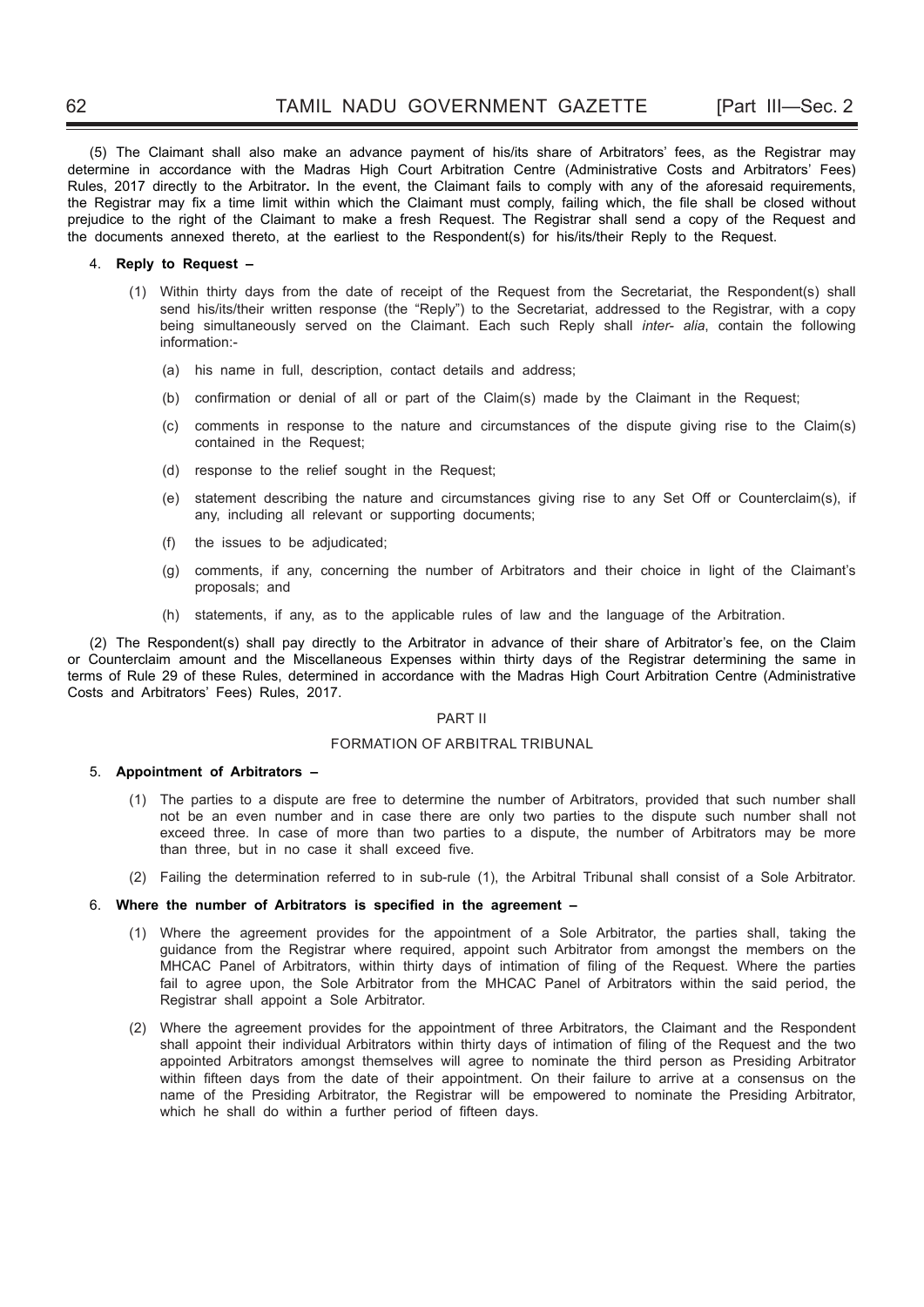#### 7. **Appointment in case of multiparty arbitrations –**

- (1) Where the Arbitration Agreement entitles each party to nominate an Arbitrator, and the parties to the dispute numbering more than two have not at all agreed in writing that the disputant parties represent collectively two separate "sides" for the formation of the Arbitral Tribunal (as Claimant on one side and Respondents on the other side, each side nominating a Single Arbitrator), the Registrar will appoint the Arbitral Tribunal without regard to any party's entitlement or nomination;
- (2) In such circumstances, the Arbitration Agreement shall be treated for all purposes as a written agreement by the parties for the nomination and appointment of the Arbitral Tribunal by the Registrar of MHCAC alone.

#### 8. **Confirmation of Arbitrators -**

- (1) Soon after, the Arbitrator(s) has/have been appointed, the Registrar shall send an official communication to that effect to the parties and to the Arbitrator(s);
- (2) The Arbitrator(s) so appointed shall give a declaration in the format prescribed in Schedule-IV of these Rules.

#### 9. **Submission by the Parties –**

- (1) The Claimant(s) shall, within a period of time to be determined by the Arbitral Tribunal, file with the Arbitral Tribunal and send a simultaneous copy to the Respondent(s) and the Registrar, a Statement of Claim setting out in full detail:-
	- (a) a statement of facts supporting the claim;
	- (b) the legal grounds or arguments supporting the claim; and
	- (c) the relief claimed together with the amount of all quantifiable claims.

(2) A copy of any contract or other legal instrument out of or in relation to which the dispute arises and of the Arbitration Agreement shall be annexed to the Statement of Claim. The Statement of Claim should as far as possible, be accompanied by all documents and other evidence relied upon by the Claimant and contain references to them.

(3) The Respondent(s) shall, within a period of time to be determined by the Arbitral Tribunal, send to the Claimant, a Statement(s) of Defence setting out his/its/their full Defence to the Statement of Claim, including the entire facts and contentions of law on which it relies. The Statement of Defence shall also state any Set Off or Counterclaim, which shall comply with the requirements of Rule 9(1).

(4) If a Set Off or Counterclaim is made, the Claimant shall, within a period of time to be determined by the Arbitral Tribunal, file with the Arbitral Tribunal, and send a simultaneous copy to the Respondent(s) and the Registrar, a Statement of Defence to the Set Off or Counterclaim as the case may be*,* stating in full detail which of the facts and contentions of law in the Statement of Set Off or Counterclaim he/it admits or denies, on what grounds, he/it denies the said claims or contentions, and on what other facts and contentions of law he/it relies on.

(5) The Arbitral Tribunal, may, upon request by either of the parties grant permission to file a Rejoinder to the Statement of Defence to the Claim and the Statement of Defence to the Set Off or Counterclaim and shall set a timeline for filing the same.

(6) The Arbitral Tribunal shall decide whether further submissions shall be required from the parties. The Arbitral Tribunal shall in such circumstances fix the periods of time for making such submissions.

(7) All submissions referred to in this Rule shall be accompanied by copies of all supporting documents which have not previously been submitted by the parties.

(8) If the Claimant fails within the time specified to submit its Statement of Claim, the Arbitral Tribunal may issue an order for the termination of the Arbitral Proceedings or give such other directions as may be appropriate.

(9) If the Respondent(s) fail to submit a Statement of Defence, the Arbitral Tribunal may exercise its discretion to treat the right of such Respondent to file such Statement of Defence as being forfeited.

(10) If, at any point, any party fails to avail itself of the opportunity to present its case in the manner directed by the Arbitral Tribunal, the Arbitral Tribunal may proceed with the Arbitration without, however, treating the failure as an admission of the case of the other.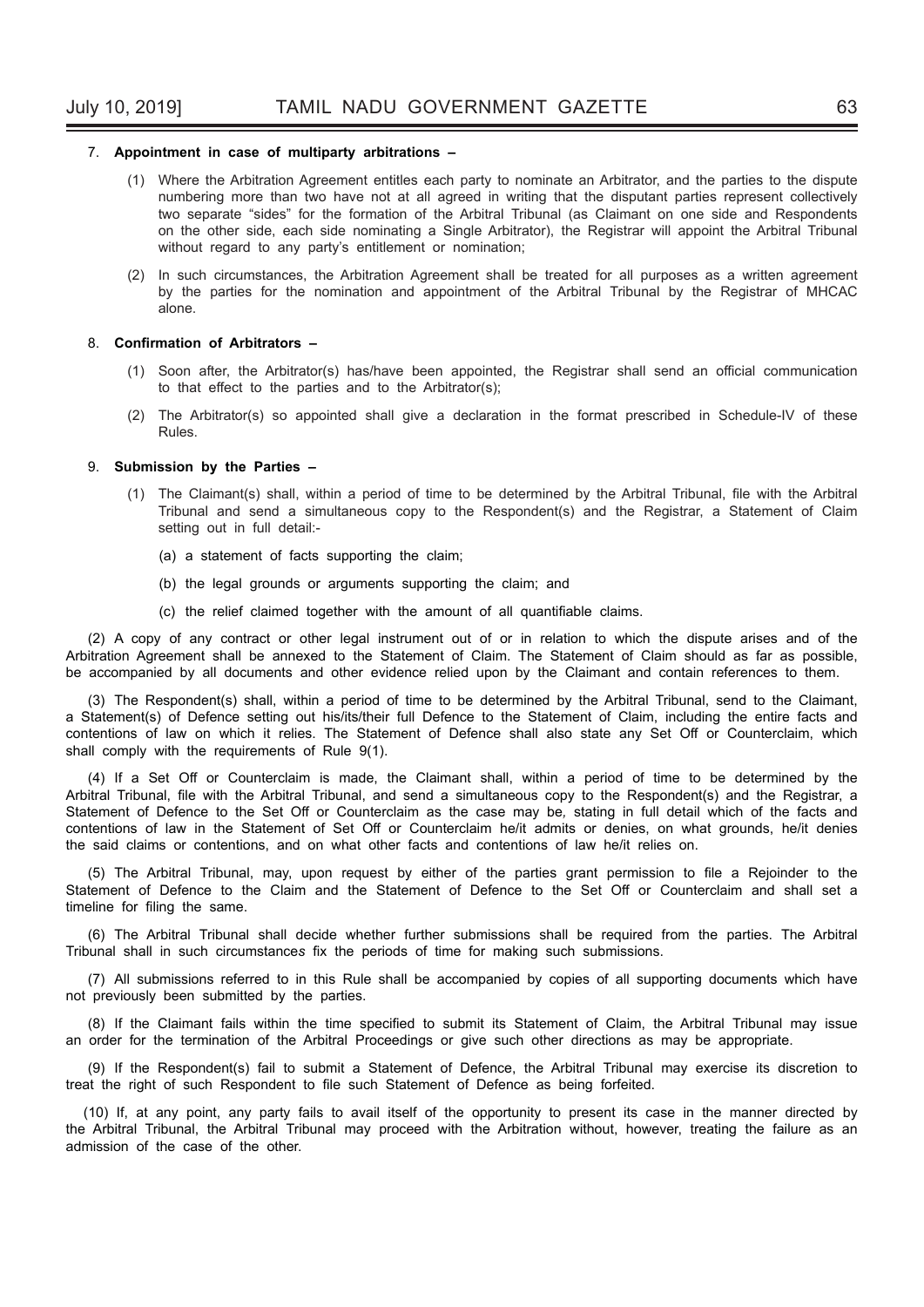#### 10. **Representation and Assistance –**

- (1) Each party shall advise, in writing, the other party and the Registrar of-
	- (a) the names and addresses of persons who will represent or assist such party; and
	- (b) the capacity in which those persons will act.

(2) Once the Arbitral Tribunal has been established, the parties or their representatives may communicate in writing directly to the Arbitral Tribunal; provided copies of all such communications are served on the other party (ies) to the dispute and to the Registrar.

#### 11. **Written Notices or Communications –**

- (1) All notices or communications from the Registrar and the Arbitral Tribunal shall be in writing and deemed to have been duly delivered when sent to the last known address of the party or his/its duly notified representative. Such notice or communication may be made by delivery against receipt, registered post, courier, facsimile transmission, e-mail or any other means of telecommunication including communication through electronic means that provides a record of the sending thereof.
- (2) The parties shall file with the Registrar, copies of any notice, communication or proposal concerning the Arbitration Proceedings. Any such notice or communication may be sent by such party to all the other parties to the proceedings or his/its duly notified representative as well as to the Arbitral Tribunal and the Registrar by registered post, courier, facsimile transmission*,* electronic mail, or any other means of telecommunication including communication through electronic means that provides a record of the sending thereof.

#### 12. **List of Disputes, Statement of Admission and Denial of Documents and Arbitration Schedule –**

- (1) The Arbitral Tribunal shall within fifteen days of completion of pleadings, frame a list of disputes to be adjudicated upon which shall be signed by all the parties to the dispute. The parties shall submit Affidavits admitting/denying documents filed by the other party within seven days of the date of hearing at which the list of disputes are settled or communicated to the parties by the Arbitral Tribunal. Further, within the same time frame, the parties shall notify the Arbitral Tribunal, the other party (ies) and the Registrar as to whether they intend to lead oral evidence in the matter.
- (2) If any party refuses to take part in the drawing up of the list of disputes and to sign the same, the Arbitral Proceedings shall continue in respect of the claims or Counterclaims of parties who have signed the list of disputes and any claims or Counterclaims made by the party who so refuses to participate or sign shall not be considered. Nevertheless, such party shall be bound by the orders and the Award of the Arbitral Tribunal.
- (3) Soon after, the list of disputes have been drawn up by the Arbitral Tribunal, the Secretariat shall prepare, in consultation with the Arbitral Tribunal and the parties, a timetable for the conduct of the Arbitration and shall communicate it to each of them. The timetable shall specify:-
	- (a) the period within which the parties would file statement of witnesses by way of affidavit to be treated as their statements made in examination-in-chief;
	- (b) the dates when the Arbitral Tribunal shall record oral evidence to be adduced by the parties by way of cross-examination of the witnesses who tendered their affidavit evidence (treated as their statement in examination-in-chief) and such other oral depositions as the Arbitral Tribunal may permit;
	- (c) the dates for hearing any interim Applications or other miscellaneous matters;
- (d) the dates when the parties would address their arguments before the Arbitral Tribunal.
- (4) The timetable so fixed shall remain firm and binding on all concerned subject to the provisions of Rule 28.

(5) The Arbitral Tribunal shall communicate the timetable to the Registrar together with the time period within which the proceedings are expected to culminate.

(6) The Arbitral Tribunal shall not be bound by the provisions of the Code of Civil Procedure, 1908 (5 of 1908) or the Indian Evidence Act, 1872 (1 of 1872).

(7) The Arbitral Tribunal may, where necessary, secure agreement of parties to dispense with formal proof of documents, except in case of documents the existence of which is disputed.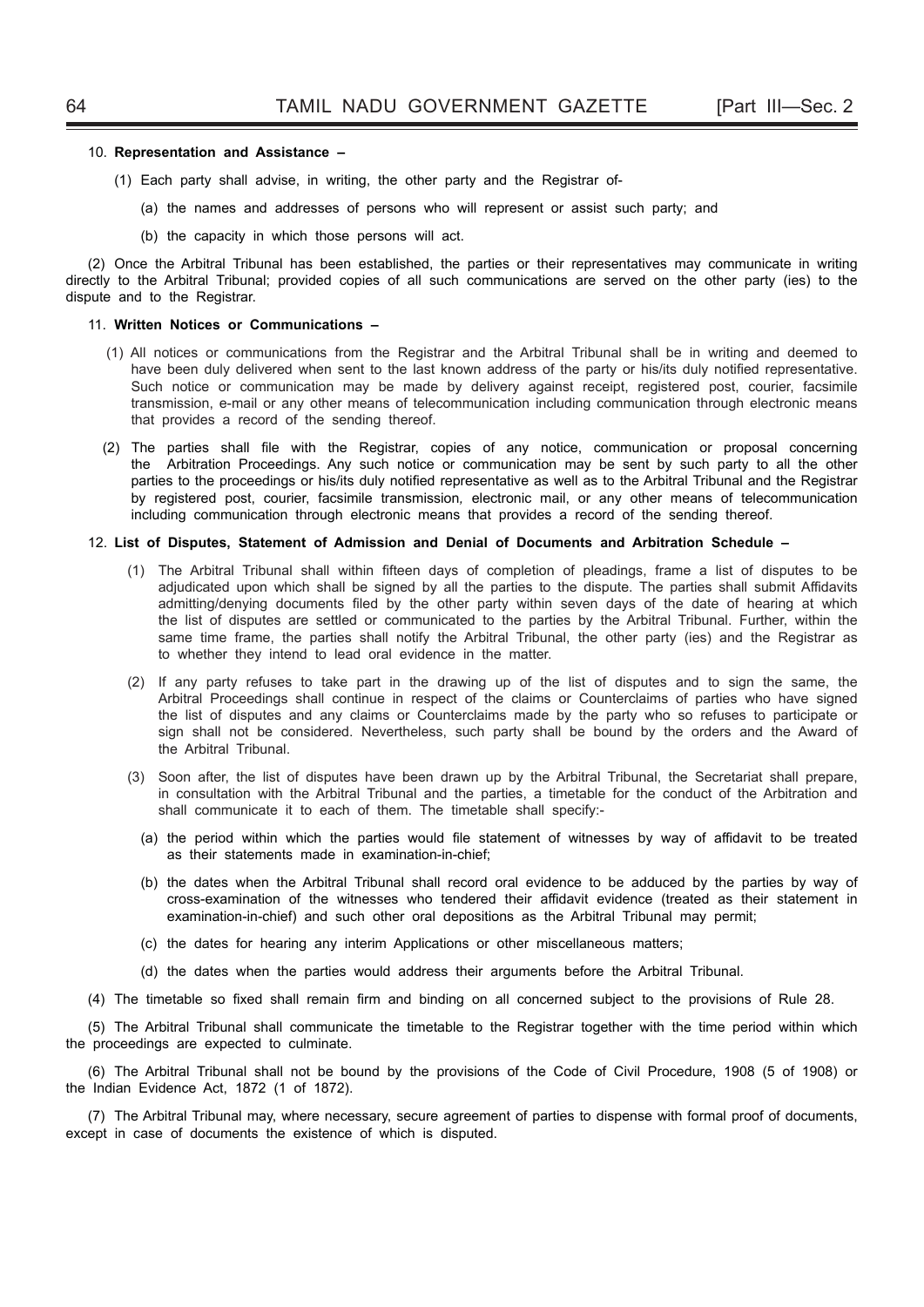#### 13. **Consolidation of proceedings by consent –**

(1) The Registrar shall, with the consent of all the parties to the Arbitration, have the power to order consolidation of an Arbitration with one or more other Arbitration(s) which is subject to the MHCAC Rules and commenced under the same Arbitration Agreement or any compatible Arbitration Agreement(s) between the same disputing parties, provided that no Arbitral Tribunal has yet been formed by the Centre for such other Arbitration(s) or, if already formed, that such Arbitral Tribunal(s) is(are) composed of the same Arbitrators.

#### 14. **Joinder of Additional Parties –**

- (1) The Arbitral Tribunal may implead a party to the Arbitral Proceedings either at the instance of the parties or on its exercise of discretion in accordance with law in order to render a complete adjudication.
- (2) The proportionate Administrative Costs and Arbitral Tribunal's fee prescribed in the respective schedule shall be payable by the newly added party if so decided by the Arbitral Tribunal.
- (3) The Arbitral Tribunal will also determine the proportionate share of Administrative Costs and fee to be borne by the newly added parties if so decided by the Arbitral Tribunal.

#### 15. **Additional Claims or Counterclaims –**

- (1) After the list of disputes have been signed or approved by the Arbitral Tribunal, no party shall make any Additional Claims or Counterclaims which fall outside the limits of the list of disputes unless it has obtained authority to do so from the Arbitral Tribunal, which shall consider the nature of such new Claims or Counterclaims, the stage of the Arbitration and other relevant circumstances and thereafter issue necessary orders with or without cost**.**
- (2) During the course of Arbitral Proceedings, a party may amend or supplement its claim or defence, including a Counterclaim or a claim for the purpose of a Set Off, unless the Arbitral Tribunal considers it inappropriate to allow such amendment or supplement having regard to the delay in making it or the prejudice caused to other parties or any other circumstances. Notwithstanding the foregoing, a claim or defence, including a Counterclaim or a claim for the purpose of Set off, may not be amended or supplemented in such a manner that the amended or supplemented claim or defence falls outside the jurisdiction of the Arbitral Tribunal.

#### 16. **Hearing Procedure and Site Inspection–**

- (1) Unless agreed between the parties in writing, the Arbitral Tribunal shall hold oral hearings.
- (2) All hearings shall take place in the Centre at MHCAC, Chennai, unless the Arbitral Tribunal decides, with the consent of the parties, to hold a hearing as part of a site inspection or at another venue.
- (3) If the Arbitral Tribunal fixes the date, time and place of hearing or site inspection other than in the Centre at MHCAC, Chennai, it shall give the parties reasonable notice of such hearings and communicate its decision to the Registrar.
- (4) All meetings and hearings shall be in private unless the parties agree otherwise or the Arbitral Tribunal directs otherwise.
- (5) The MHCAC shall provide a translator, if necessary, subject to costs being borne by the parties.
- (6) All proceedings shall mandatorily be video graphed. However, in the event a representation is made by the parties by reason of the proceedings pertaining to sensitive confidential issues, the Arbitral Tribunal will have the liberty to waive this requirement, subject to reasons for such waiver being recorded in writing.
- (7) The MHCAC shall strive to provide the parties with an option of instant transcribing of proceedings at an extra cost per session to be specified by the Registrar.
- (8) After the conclusion of evidence and hearing of parties, the Arbitral Tribunal shall fix a date in the presence of the parties, for pronouncement of the award.
- (9) The award shall be made within a period of twelve months from the date of the Arbitral Tribunal enters upon reference which may by consent of parties be extended for a further period not exceeding six months.

#### 17. **Decision making by Arbitral Tribunal –**

- (1) In Arbitral Proceedings with more than one Arbitrator, any decision of the Arbitral Tribunal shall be made by a majority of its members**.**
- (2) Notwithstanding sub-rule (1), if authorized by the parties or all the members of the Arbitral Tribunal, questions of procedure may be decided by the Presiding Arbitrator.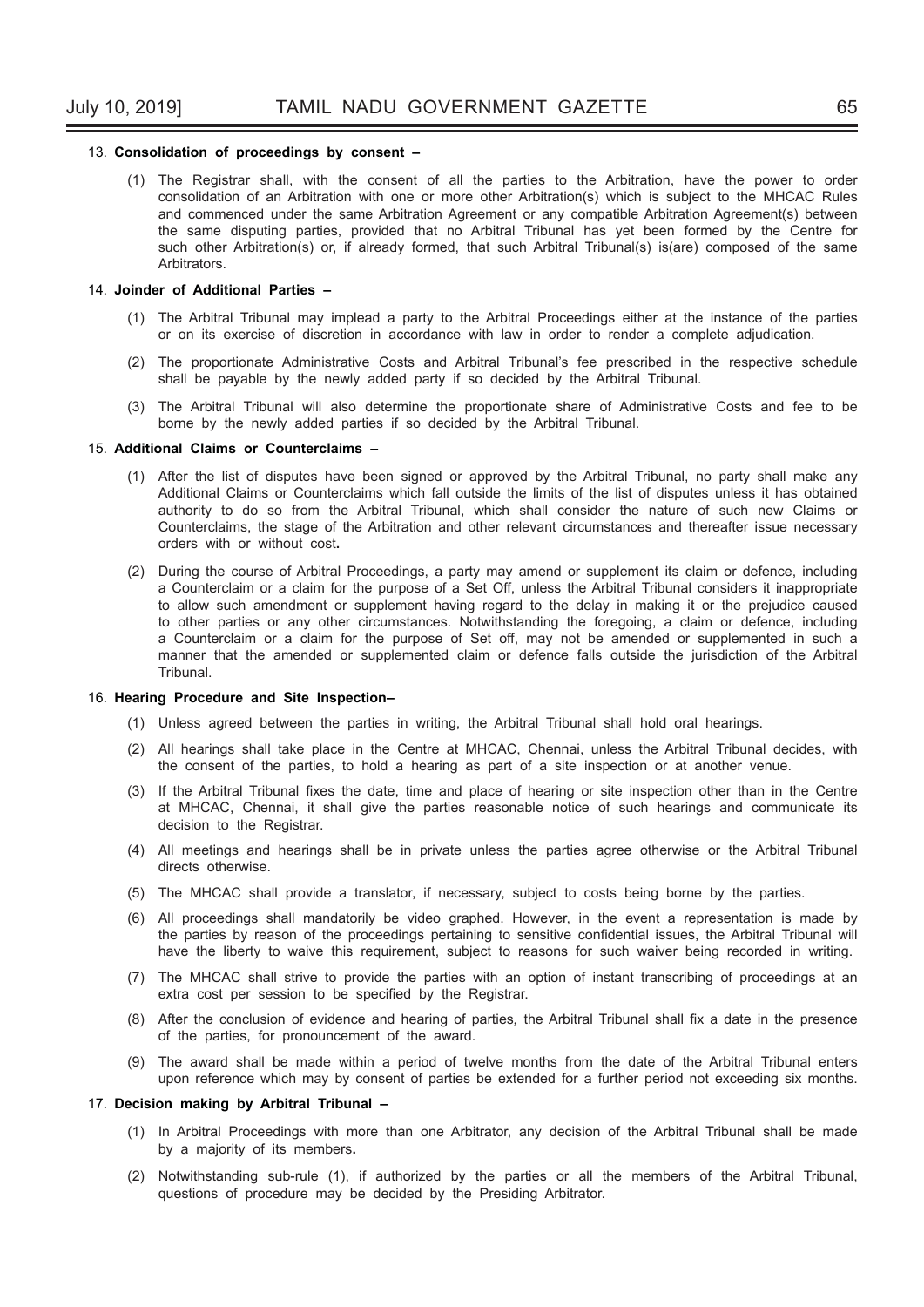#### PART III

## EXPEDITED PROCEDURE

#### 18. **Expedited Procedure –**

- (1) Notwithstanding anything contained hereinbefore, the parties may mutually agree in writing, at any stage either before or at the time of the appointment of the Arbitral Tribunal, to adopt the expedited procedure for resolution of their disputes or differences.
- (2) In adopting the expedited procedure the parties shall sign an undertaking (Schedule III) in writing to the effect that they shall dispense with the necessity of oral evidence.
- (3) The Claimant shall submit documents in support of his/its claim along with the request, in terms of Rule 3 of these Rules, to the Secretariat addressed to the Registrar and supply a simultaneous copy to the other party.
- (4) The other party shall, within fifteen days of the receipt of the documents referred to in sub-rule (3), submit his/it/their Reply, in terms of Rule 4 of these Rules, to the Secretariat addressed to the Registrar, together with documents in support of the Reply.
- (5) The parties may agree on a Sole Arbitrator from the MHCAC Panel of Arbitrators within a period of fifteen days after the expiry of the date specified in sub-rule (4) and communicate the same to the Registrar. If parties fail to reach an agreement, the Registrar shall make such appointment within one week after the expiry of said period of fifteen days.
- (6) The parties shall notify the Registrar their estimate of time required to be spent by the Arbitrator to hear oral address by the parties. Based on such estimate, the Secretariat shall determine the timetable, in consultation with the Arbitrator and notify the parties.
- (7) Any relevant document that could not be filed at the stage as provided under sub-rules (3) and (4), for the reason that either the party was not aware of its existence or was unable to locate the same despite reasonable efforts, may be filed at a later stage, if permitted by a written order of the Arbitrator subject to payment of costs, as may be determined. The Arbitrator before taking the documents on record must satisfy himself that the document is relevant, material and necessary for the resolution of the dispute(s) before him. Provided, that no such document may be filed after the list of disputes have been drawn up by the Arbitrator.
- (8) Soon after, appointment of the Arbitrator, the Secretariat, in consultation with the Arbitrator, shall notify the parties, the date of hearing which should not be later than fifteen days.
- (9) On the date of hearing, the Arbitrator shall settle list of disputes in consultation with parties and same shall be signed by parties as well as by the Arbitrator. The parties shall thereafter proceed to address oral argument based on the records of the case.
- (10) The Arbitrator is expected to make his Award within thirty days after conclusion of oral address by the parties subject to an overall time limit of six months from the date of Arbitrator enters upon the reference.
- (11) The Arbitrator's fee shall be as prescribed in Schedule 'B', 'C' & 'D' of the Madras High Court Arbitration Centre (Administrative Costs and Arbitrators' Fees) Rules, 2017.

#### PART IV

#### EMERGENCY ARBITRATION

#### 19. **Emergency Arbitrator -**

- (1) A party in need of emergency interim relief prior to the constitution of an Arbitral Tribunal in terms of these Rules, may apply for such relief pursuant to the procedures set forth herein below:-
	- (a) A party in need of emergency relief may, concurrent with or following the filing of a Request, but prior to the constitution of the Arbitral Tribunal, make an application for emergency interim relief. Such party shall notify the Registrar and all other parties in writing of the nature of the relief(s) sought and the reasons why such relief(s) is/are required on an emergency basis. The application shall also set forth the reasons why the party is entitled to such relief(s). Such notice must include a statement certifying that all other parties have been notified in respect of the emergency interim relief sought for or an explanation provided of the steps taken in good faith to notify other parties. The application shall also be accompanied by payment of such fees as may be fixed by the Registrar for the proceedings;
	- (b) The Registrar shall, if he determines that MHCAC should accept the application, appoint an Emergency Arbitrator within one business day of receipt by the Registrar of such application and payment of the requisite fee;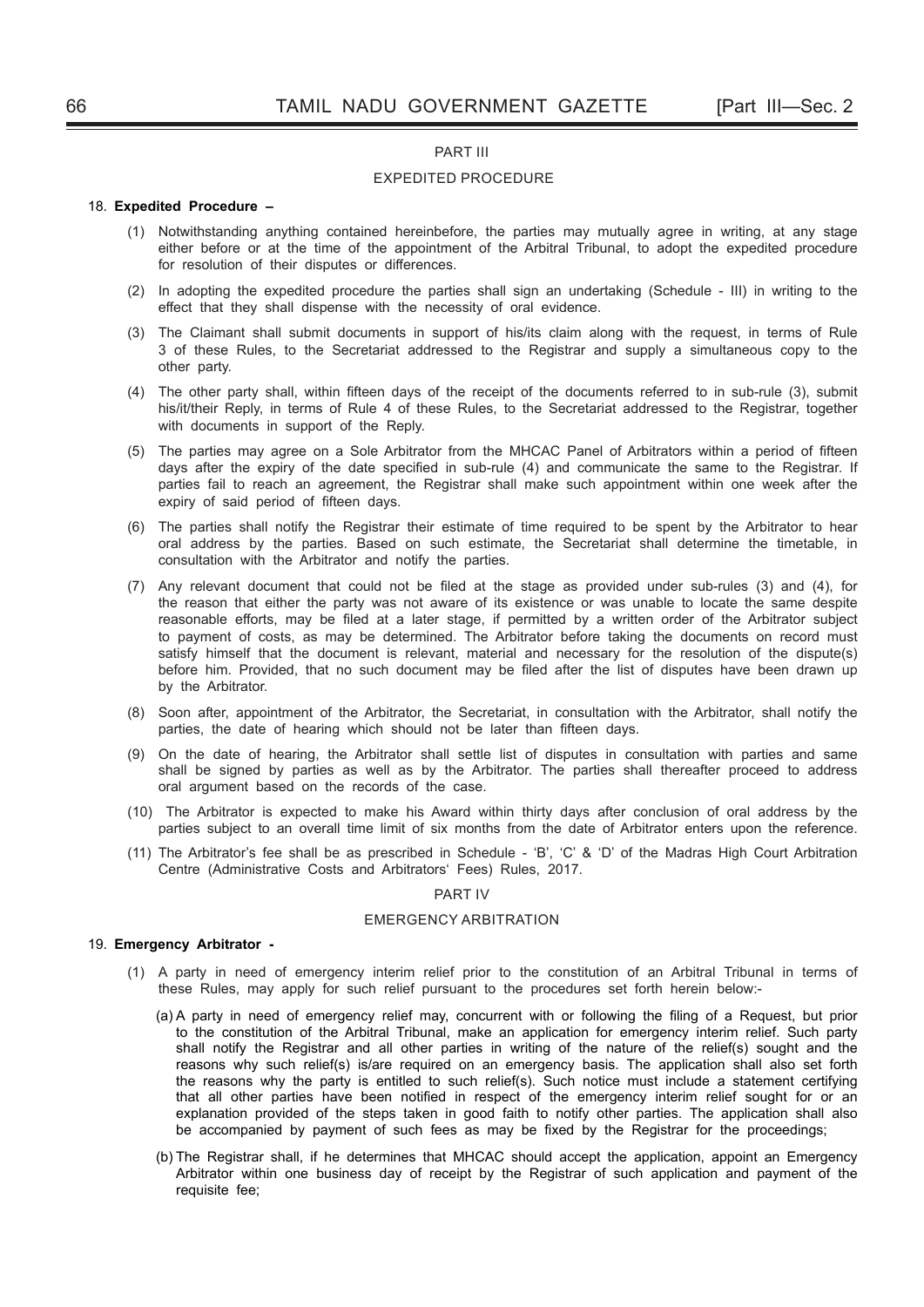- (c) Prior to accepting the appointment, the prospective Emergency Arbitrator shall disclose to the Registrar any circumstance that may give rise to justifiable doubts as to his impartiality or independence;
- (d) Any challenge to the appointment of the Emergency Arbitrator must be made within one business day of the communication by the Registrar to the parties of the appointment of the Emergency Arbitrator, disclosing the basis for such challenge;
- (e) An Emergency Arbitrator may not act as an Arbitrator in any future Arbitration relating to the dispute in respect of which the emergency relief is sought, unless agreed in writing by the parties;
- (f) The Emergency Arbitrator shall, as soon as possible but in any event within two business days of his appointment, establish a schedule for consideration of the Application for emergency relief. Such schedule shall provide a reasonable opportunity to all parties to be heard, and may provide for proceedings by tele/video conferencing or on the basis of written submissions, as alternatives to a formal hearing. The Emergency Arbitrator shall have the powers vested in the Arbitral Tribunal pursuant to these Rules in respect of the emergency relief sought for, including the authority to rule on his own jurisdiction, and shall resolve any disputes over the application;
- (g) The Emergency Arbitrator shall have the power to order or award any interim relief that he deems necessary. The Emergency Arbitrator shall give reasons for his decision in writing. The Emergency Arbitrator may modify or vacate the interim award or order for good cause shown:
- (h) The Emergency Arbitrator shall have no power to act after the Arbitral Tribunal is constituted. The Arbitral Tribunal may reconsider, modify or vacate the interim award or order of emergency relief issued by the Emergency Arbitrator. The Arbitral Tribunal shall not be bound by the reasons given by the Emergency Arbitrator. Any order or award issued by the Emergency Arbitrator shall, in any event, cease to be binding if the Arbitral Tribunal is not constituted within ninety days of such order or award or when the Arbitral Tribunal either modifies the same; or makes a final Award; or if the claim is withdrawn;
- (i) Any interim award or order of emergency relief may be made conditional upon provision of appropriate security by the party seeking such relief:
- (j) An order or award pursuant to an application under this rule shall be binding on the parties when rendered. By agreeing to Arbitration under these Rules, the parties undertake to comply with such an order or award without delay;
- (k) The costs associated with any application under this rule shall initially be apportioned by the Emergency Arbitrator, subject to the power of the Arbitral Tribunal to determine finally the apportionment of such costs;
- (l) These Rules shall apply as appropriate to any proceeding, taking into account the inherent urgency of such a proceeding. The Emergency Arbitrator may decide in what manner these Rules shall apply as appropriate, and his decision as to such matters is final and not subject to appeal.

## PART V

## ASSISTANCE TO ARBITRAL TRIBUNAL

#### 20. **Assistance to Arbitral Tribunal –**

- (1) The Arbitral Tribunal may at its discretion and at any time or times before making the final award, at the expense of the parties concerned, seek the opinion of any person having special knowledge relating to the subject matter of the proceedings, particular industry, commodity, produce or branch of trade concerned in the reference. If the parties agree, the Arbitral Tribunal may, at the expense of the parties, appoint any expert, including accountant, or lawyers, to assist them to arrive at a decision on any issue factual or legal, taking into account the advice of such expert. The costs to be paid for assistance shall be decided by the Arbitral Tribunal on a reasonable basis.
- (2) If a party so requests, or if the Arbitral Tribunal considers it necessary, the expert shall, after delivery of his written or oral report, participate in an oral hearing where the parties have the opportunity to present expert witnesses in order to testify to the points in issue.
- (3) The expert shall on the request of a party, make available to that party for examination, all underlying material documents on which he relied to prepare his report.

#### 21. **Assistance of Court in taking evidence –**

(1) The Arbitral Tribunal, or a party with the approval of the Arbitral Tribunal, may apply to the Court for assistance in taking evidence. The Application shall specify:-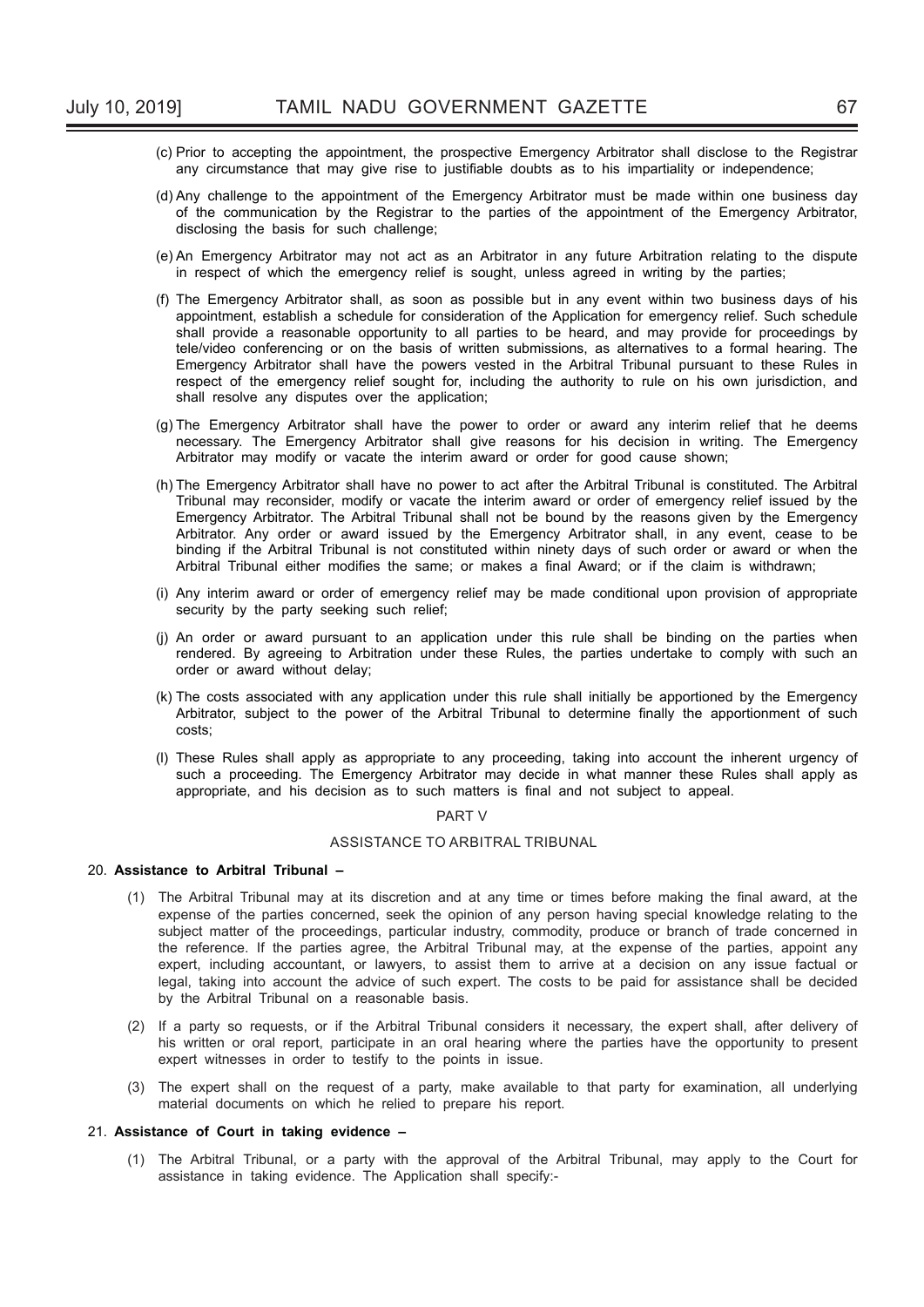- (a) the names and addresses of the parties and the Arbitrators;
- (b) general nature of claim and relief sought;
- (c) the evidence to be obtained in particular;
- (d) the name and address of any person to be heard as expert witness and a statement of the subject matter of the testimony required:
- (e) The description of any document to be produced or property to be inspected.
- (2) For the purposes of this rule, the Arbitral Tribunal may if it deems fit, engage legal assistance and the expenses for the same will be paid by the party/parties in a manner indicated by the Arbitral Tribunal.

#### PART VI

#### MED-ARB & ARB- MED

#### 22. **Reference to Med-Arb -**

- (1) Parties to an Arbitration Agreement may, at any time before the commencement of the Arbitration Proceedings or while the Arbitration Proceedings are in progress, opt for Mediation, and request the Arbitral Tribunal to put the Arbitration Proceedings on hold to enable the parties to resolve their disputes amicably.
- (2) The parties should convey their request to the Arbitral Tribunal, or if the Arbitral Tribunal is not in session, to the Registrar.
- (3) The Arbitral Tribunal shall, if thought fit, accept the request of the parties and keep in abeyance the Arbitration Proceedings, relegating the parties to Med-Arb.
- (4) The Mediators on the panel of the Madras High Court Mediation Centre shall be deemed to be the Mediators for the purpose of the reference to Med-Arb. The parties shall have liberty to appoint the Mediator of their choice and proceed with the Mediation Proceedings expeditiously.
- (5) The Mediation Proceedings shall be conducted in accordance with the Mediation Rules of the Madras High Court Mediation Centre, which shall be deemed to have been incorporated herein and as an integral part of these Rules. The proceedings before the Mediators shall remain confidential and shall not be brought on record in the Arbitration Proceedings, should the Mediation fail.
- (6) In the event of the Mediation concluding successfully, the Arbitral Tribunal shall at the request of the parties, make an award on the basis of the resultant Settlement Terms.
- (7) In the event of the Mediation failing, the Arbitral Tribunal shall be entitled to resume the proceedings from the stage at which it was kept in abeyance in terms of sub rule (3) above.
- Notwithstanding Rules (1) to (7) above, the parties shall be at liberty to select Mediator(s) of their choice. The fees shall be fixed by the Mediator(s).

#### 23. **Reference to Arb-Med.**

- (1) The Arb-Med procedure shall apply to all disputes submitted to Arbitration under these Rules.
- (2) At the award making stage and prior to the award being signed by the Arbitral Tribunal, Arbitral Tribunal shall seal the award and place the same in the custody of the Registrar and the parties shall be referred to Mediation with the Arbitral Tribunal playing the role of Mediators unless parties agree upon other persons to act as Mediators.
- (3) In the event of the Mediation concluding successfully, the Arbitral Tribunal shall at the request of the parties, prepare and sign a fresh award on the basis of the Settlement Terms agreed upon in the Mediation. In such circumstances, the Arbitral Tribunal shall request the Registrar to destroy the award left with him in terms of Sub-Rule (2) above.
- (4) In the event the Mediation fails, within a period of thirty days, (subject to extension by consent of both parties) the Arbitral Tribunal shall sign the award and have the same delivered to the Parties.
- (5) However, the Arbitral Tribunal in such circumstances will not have any discretion to modify the award which is sealed and handed over to the Registrar.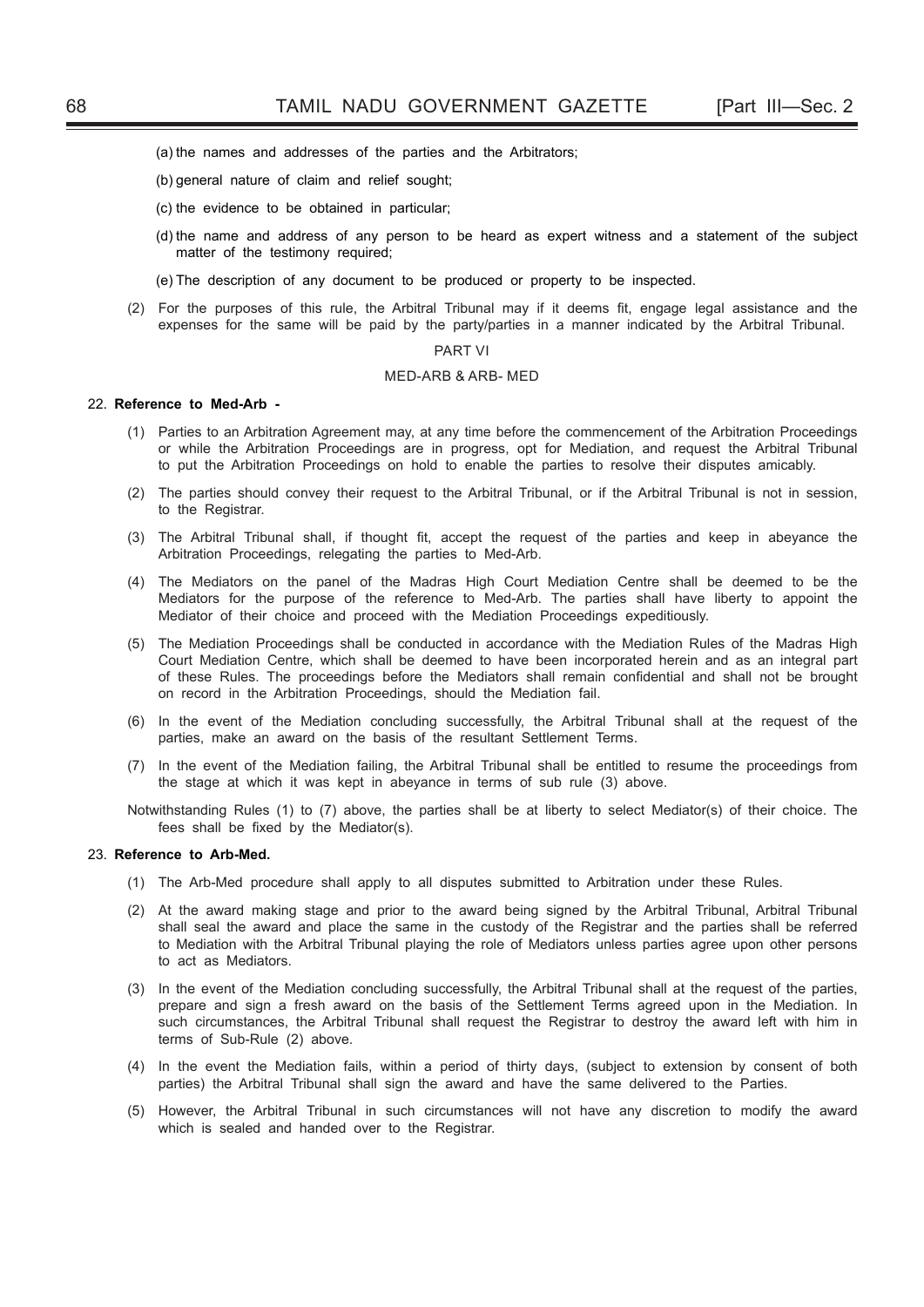#### PART VII

#### GENERAL PROVISIONS

#### 24. **Interim measures ordered by Arbitral Tribunal –**

 The Arbitral Tribunal shall have the power to consider and grant such interim measures and pass such interim orders as they may be empowered under Section 17 of the Act.

#### 25. **Default of parties –**

- (1) If any party to an Arbitration Agreement fails to participate in the Arbitration Proceedings at any stage before the signing of the list of disputes, then such party shall be proceeded against ex-parte and a notice to this effect shall be sent to the defaulting party along with a copy to the other party(ies) without however treating such default as an admission of the case of the other party.
- (2) If any confirming party refuses or fails to take part in the Arbitration Proceedings, the Arbitral Tribunal shall proceed ex-parte against such party*,* after a written notice is served on the defaulting party without however treating such default as an admission of the case of the other party.
- (3) If a confi rming party is proceeded against ex-parte*,* the Registrar shall send an intimation in writing to this effect to the defaulting party as well as the other confirming party(ies). However, this shall not preclude such party from participating in any subsequent stage of the Arbitration Proceedings.

## 26. **Default of Arbitrators** –

- (1) When after the constitution of the Arbitral Tribunal, an Arbitrator fails to participate in three consecutive hearings, his mandate to act as an Arbitrator shall stand terminated and a substitute Arbitrator shall be appointed.
- (2) In the event, the Arbitrator whose mandate is terminated is a party's nominee, then that party shall nominate the substitute Arbitrator within a period of thirty days of such termination.
- (3) In the event, the Arbitrator whose mandate is terminated is the Presiding Arbitrator of a three member Tribunal, the two other Arbitrators shall, by consent, nominate the substitute Arbitrator within the said period of thirty days.
- (4) In the event, the Arbitrator is a Sole Arbitrator, the parties shall, by consent, nominate the substitute Arbitrator within the said period of thirty days.
- (5) In the event of a failure to appoint a substitute Arbitrator within a period of thirty days in accordance with (2) to (4) above, the substitute Arbitrator shall be appointed by the Arbitration Committee from the MHCAC Panel of Arbitrators.

(6) This provision shall not apply to Arbitrators appointed by a Court under Section 11 of the Act.

## 27. **Place of Arbitration** –

Ordinarily, the place of Arbitration shall be at Chennai and the venue shall be MHCAC, unless otherwise agreed upon by the parties.

## 28. **Application for Adjournment –**

- (1) Any party seeking adjournment or change in the time-table fixed for the Arbitration Proceedings shall file a written request, supported by sufficient and cogent reasons and necessary documents, if any, at least thirty days prior to the date for which such adjournment is sought alongwith costs by way of Demand Draft in the name of Madras High Court Arbitration Centre for a sum of Rs. 25,000/-. The Arbitral Tribunal may accede to such request after recording its reasons in writing.
- (2) If a request for adjournment could not be made at least thirty days prior to the date for which it is sought, then the same may be entertained only if it is made in writing and supported by sufficient and cogent reasons and necessary documents, subject to payment of costs as given below:

| Time                                                   | Cost                                    |
|--------------------------------------------------------|-----------------------------------------|
| 30 to 26 days (both inclusive)<br>prior to fixed date. | Rs. 25,000/- plus 10% i.e. Rs. 27,500/- |
| 25 to 21 days (both inclusive) prior to<br>fixed date. | Rs. 25,000/- plus 20% i.e. Rs. 30,000/- |
| 20 to 16 days (both inclusive) prior to<br>fixed date. | Rs. 25,000/- plus 30% i.e. Rs. 32,500/- |
| 15 to 11 days (both inclusive) prior to<br>fixed date. | Rs. 25,000/- plus 40% i.e. Rs. 35,000/- |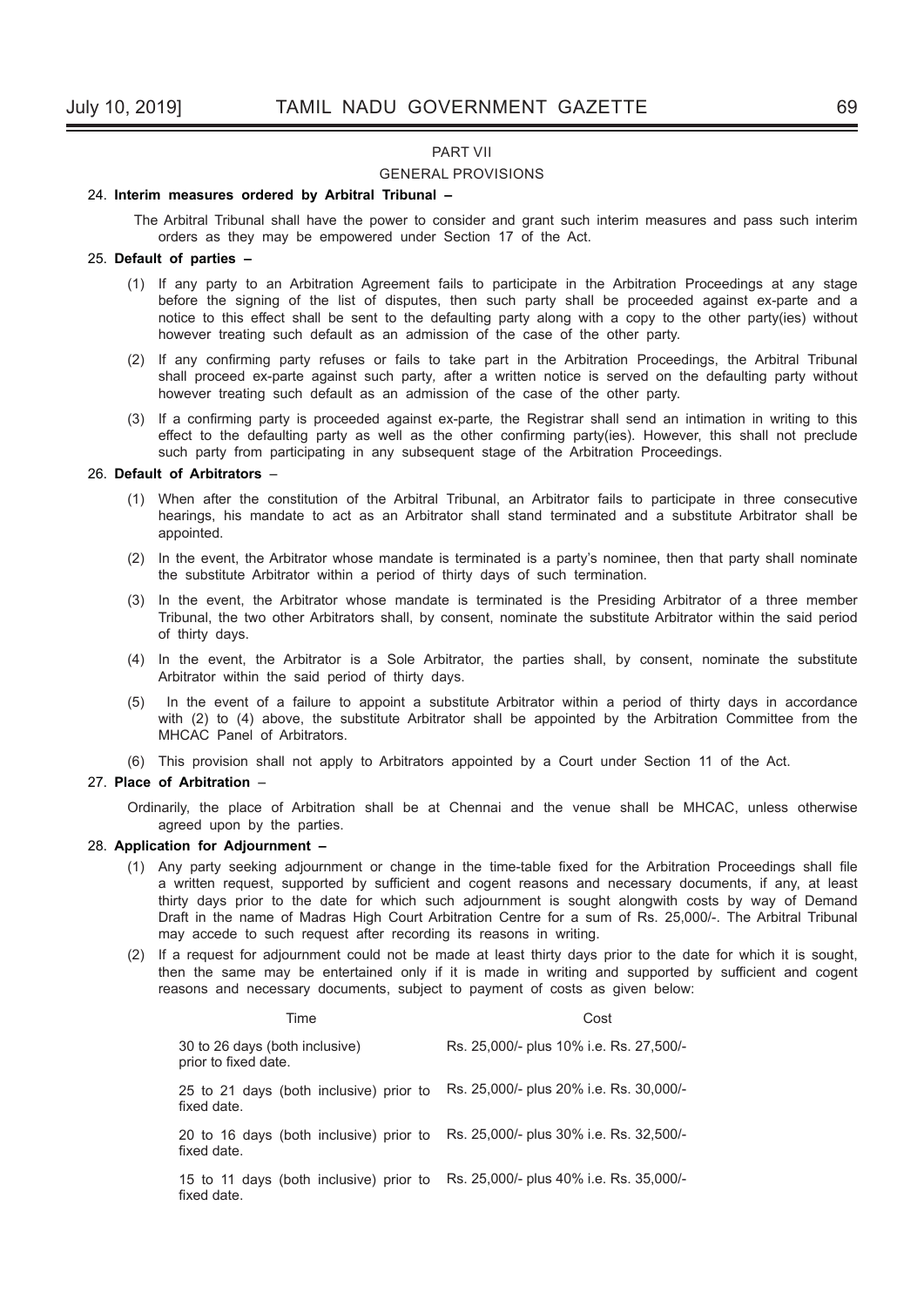Provided, that no request for adjournment shall be entertained ten days before the scheduled date, unless supported by special or exceptional reasons or incase of emergency. The percentage of additional costs may be decided by the Arbitral Tribunal in such cases, including the power to exempt the imposition of additional costs, original costs to remain unaffected. In all such cases, the Arbitral Tribunal shall record their special reasons in writing.

- (3) The Arbitral Tribunal may, for reasons to be recorded in writing, exempt a party from depositing costs for seeking adjournment or may reduce the amount of costs.
- (4) For removal of doubts, it is clarified that the Arbitral Tribunal may, in addition to the above costs payable to the Centre, determine costs, if any, payable by the party seeking adjournment to the opposite party(ies).

#### 29. **Deposits –**

- (1) The Registrar shall require the parties, before referring the case to the Arbitral Tribunal, to deposit in advance, 50% of the Administrative Cost as stipulated in MHCAC (Administrative Cost and Arbitrator's Fee) Rules, 2017. The balance of the total amount should be paid in two equated instalments, first on settling the list of disputes and the final instalment on the last date of hearing.
- (2) The deposits shall be called for in equal shares from the Claimant(s) and the Respondent(s). The Registrar may during the course of the Arbitration Proceedings, require further sums to be deposited by the parties or anyone of them to meet the costs of the Arbitration.
- (3) When one of the parties neglects or refuses to make the deposit, the Registrar may require such deposit, whether in relation to a Claim or a Counterclaim, to be made by the other party to the dispute (Claimant(s) or Respondent(s)) as the case may be, should the whole or part of the deposit not made by the parties or any one of them, the Registrar shall inform the Arbitral Tribunal and the Arbitral Tribunal shall direct the parties or the party concerned to deposit the same within a specified date failing which the Claim or Counterclaim, as the case may be, will not be taken up for consideration by the Arbitral Tribunal.
- (4) The Arbitral Tribunal shall proceed only in respect of those Claims or Counterclaims for which the deposits have been duly paid to the Centre and otherwise may order the suspension or termination of the Arbitral Proceedings in respect thereof.
- (5) All deposits towards miscellaneous expenses shall be made with the MHCAC and no payment shall be released to the Arbitral Tribunal directly by the parties. The deposit made by the parties shall be taken into account by the Arbitral Tribunal in apportioning the costs while making the Arbitral Award. Any deposit made in excess shall be refunded to such party(ies) as the Arbitral Tribunal may direct.
- (6) The MHCAC shall have a lien on the Arbitral Award for any unpaid costs of the Arbitration including without limitation adjournment costs, administrative costs, miscellaneous expenses and the fees of the Arbitral Tribunal and the Award will not be notified to the parties unless all such costs have been fully paid to the MHCAC by the parties or by any of them.

#### 30. **Additional Fees and Expenses –**

The Arbitral Tribunal shall be entitled to allow fees and expenses of witnesses, expenses connected with the selection and carriage of sample and examination of goods, if required, conveyance, hire, cost of legal or technical advice or proceedings in respect of any matter arising out of the Arbitration incurred by the Arbitral Tribunal, and any other incidental expenses and charges in connection with or arising out of the reference or award as the Arbitral Tribunal shall, in its absolute discretion, think fit.

#### 31. **Form and contents of Arbitral Award –**

- (1) An Arbitral Award shall be made in writing and shall be signed by the members of the Arbitral Tribunal.
- (2) For the purposes of sub-rule (1), in Arbitral Proceeding with more than one Arbitrator, the signatures of the majority of all the members of the Arbitral Tribunal shall be sufficient so long as the reason for any omitted signature is stated.
- (3) The Arbitral Award shall state the reasons upon which it is based, unless-
- (a) the parties have agreed that no reasons are to be given; or
- (b) the award is an Arbitral Award on agreed terms.
- (4) The Arbitral Award shall state its date and the place of Arbitration and the Award shall be deemed to have been made at that place.
- (5) After the Arbitral Award is made, a signed copy shall be delivered to each party.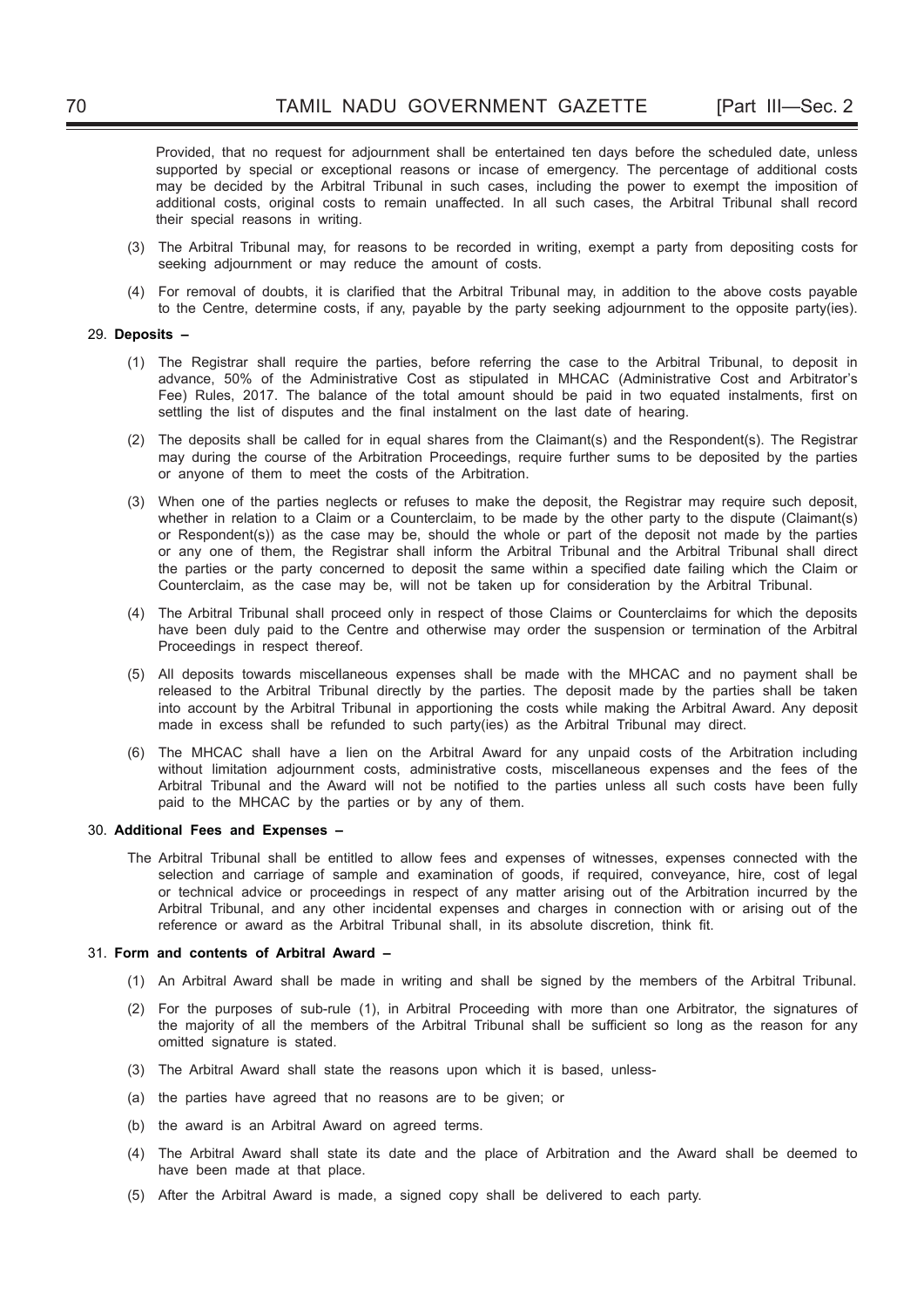- (6) The Arbitral Tribunal may, at any time during the Arbitral Proceedings, make an interim Arbitral Award on any matter with respect to which it may make a final Arbitral Award.
- (7) In case of monetary claims the award shall specify the amount awarded.
- (8) In relation to any Arbitration Proceeding, the Arbitral Tribunal has the discretion to determine:-

(a) whether the costs are payable by one party to another;

(b) the amount of those costs; and

(c) when they are to be paid.

**Explanation**.- For the purpose of clause (a), "costs" means reasonable costs relating to-

- (i) the fees and expenses of the Arbitrators/Courts and Witnesses;
- (ii) legal fees and expenses;
- (iii) any Administration Fees of the institution supervising the Arbitration; and
- (iv) any other expenses incurred in connection with the Arbitral/Court Proceedings and the Arbitral Award.
- (9) If the Arbitral Tribunal decides to make an order in payment of costs-
	- (a) the general rule is that the unsuccessful party will be ordered to pay the costs of the successful party; but
	- (b) the Arbitral Tribunal may make a different order for reasons to be recorded in writing.
- (10) In deciding, what order if any, to make about costs, the Arbitral Tribunal will have regard to all the circumstances, including-
	- (a) the conduct of all the parties;
	- (b) whether a party has succeeded on part of its case, even if that party has not been wholly successful;
	- (c) whether the party has made a frivolous or vexatious claim resulting in harassment to the other party and wastage of time of the Arbitral Tribunal;
	- (d) whether the party has made a frivolous Counterclaim leading to delay in the disposal of the Arbitral Proceedings; and
	- (e) whether any reasonable offer to settle was made by a party and unreasonably refused by the other party.
- (11) The orders which the Arbitral Tribunal may make under this provision include an order that a party must pay
	- (a) a proportion of another party's costs;
	- (b) a stated amount in respect of another party's costs;
	- (c) costs from or until a certain date only;
	- (d) costs incurred before proceedings have begun;
	- (e) costs relating to particular steps taken in the proceedings;
	- (f) costs relating only to a distinct part of the proceedings; and
	- (g) interest on costs from or until a certain date.

(12) An agreement which has the effect that a party is to pay the whole or part of the costs of the Arbitration in any event is only valid if made after the dispute in question has arisen.

**Explanation –** For the purpose of clause (8), "costs" means reasonable costs relating to-

- (i) the fees and costs of the Arbitrators and witnesses;
- (ii) legal fees and expenses;
- (iii) the Miscellaneous Expenses; and
- (iv) any other expenses incurred in connection with the Arbitral Proceeding and the Arbitral Award.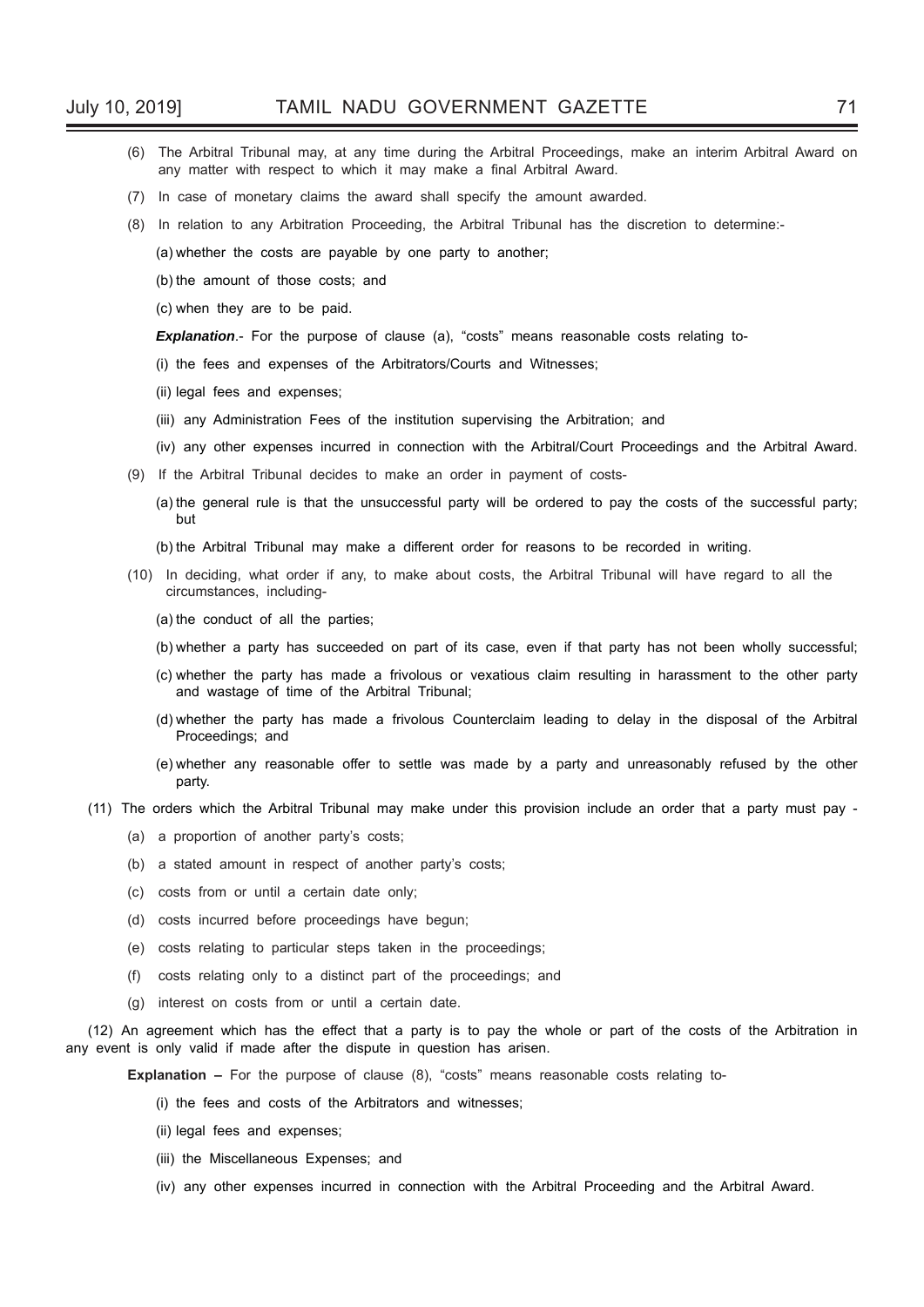(13) On termination of the proceedings, the Arbitral Tribunal may pass a direction and hand over the original records along with the record of proceedings, to either of the parties, as he/it may deem fit and proper, subject to submission of digitized version of the entire record and proceedings by the concerned party, with one copy each, for the Arbitral Tribunal, the Centre and for the other party(ies). Such copies shall be signed digitally.

#### 32. **Interest on sums awarded –**

Unless otherwise agreed to by the parties, where and in so far as an Arbitral Award is for the payment of money, the Arbitral Tribunal may include in the sum for which the award is made interest, at such rate as it deems reasonable, on the whole or any part of the money, for the whole or any part of the period between the date on which the cause of action arose and the date on which the Arbitral Award is made. The Arbitral Award shall also provide the rate of interest to be paid from the date of the award to the date of payment.

#### 33. Confidentiality -

- (1) The parties and the Arbitral Tribunal shall at all times treat all matters relating to the proceedings and the award as confidential.
- (2) A party or any Arbitrator shall not, without the prior written consent of all the parties, disclose to a third party any such matter except:-
	- (a) for the purpose of making an application to any competent Court of any State to enforce or challenge the award;
	- (b) pursuant to the order of or a subpoena or summons issued by a court of competent jurisdiction; for the purpose of pursuing or enforcing a legal right or claim;
	- (c) in compliance with the provisions of the laws of any State which are binding on the party making the disclosure;
	- (d) in compliance with the request or requirement of any regulatory body or other authority; or
	- (e) pursuant to an order by the Arbitral Tribunal on application by a party after giving proper notice to the other parties.
- (3) In this Rule, "matters relating to the proceedings" means the existence of the proceedings, and the pleadings, evidence and other materials in the Arbitration Proceedings and all other documents produced by another party in the proceedings or the award arising from the proceedings, but excludes any matter that is otherwise in the public domain.
- (4) The Arbitral Tribunal has the power to take appropriate measures, including issuing an order or Award for sanctions or costs, if a party breaches the provisions of this Rule.

#### 34. **Termination of Proceedings** –

- (1) The Arbitral Proceeding shall be terminated by the final Arbitral Award or by order of the Arbitral Tribunal under sub rule (2).
- (2) The Arbitral Tribunal shall issue an order for the termination of the Arbitral Proceedings where-
	- (a) the Claimant withdraws his claim in cases where there is no Counterclaim, unless the Respondent(s) objects to the order and the Arbitral Tribunal recognizes a legitimate interest on his/its/their part in obtaining a final settlement of the dispute:
	- (b) the parties agree on the termination of the proceedings; or
	- (c) the Arbitral Tribunal finds that the continuation of the proceedings has for any other reason become unnecessary or impossible.
- (3) Prior to termination, the parties shall file digitized copies (either in CD or pen drive) of the documents and pleadings filed by them before the Arbitral Tribunal. The digitized copies filed by one party shall be verified by the other party and placed in the safe custody of the Registrar.

#### 35. **Correction and Interpretation of Award; Additional Award –**

- (1) Within thirty days from the receipt of the Arbitral Award, unless another period of time has been agreed upon by the parties-
	- (a) a party, with notice to the other party, may request the Arbitral Tribunal to correct any computation errors, any clerical or typographical errors or any other errors of a similar nature occurring in the award;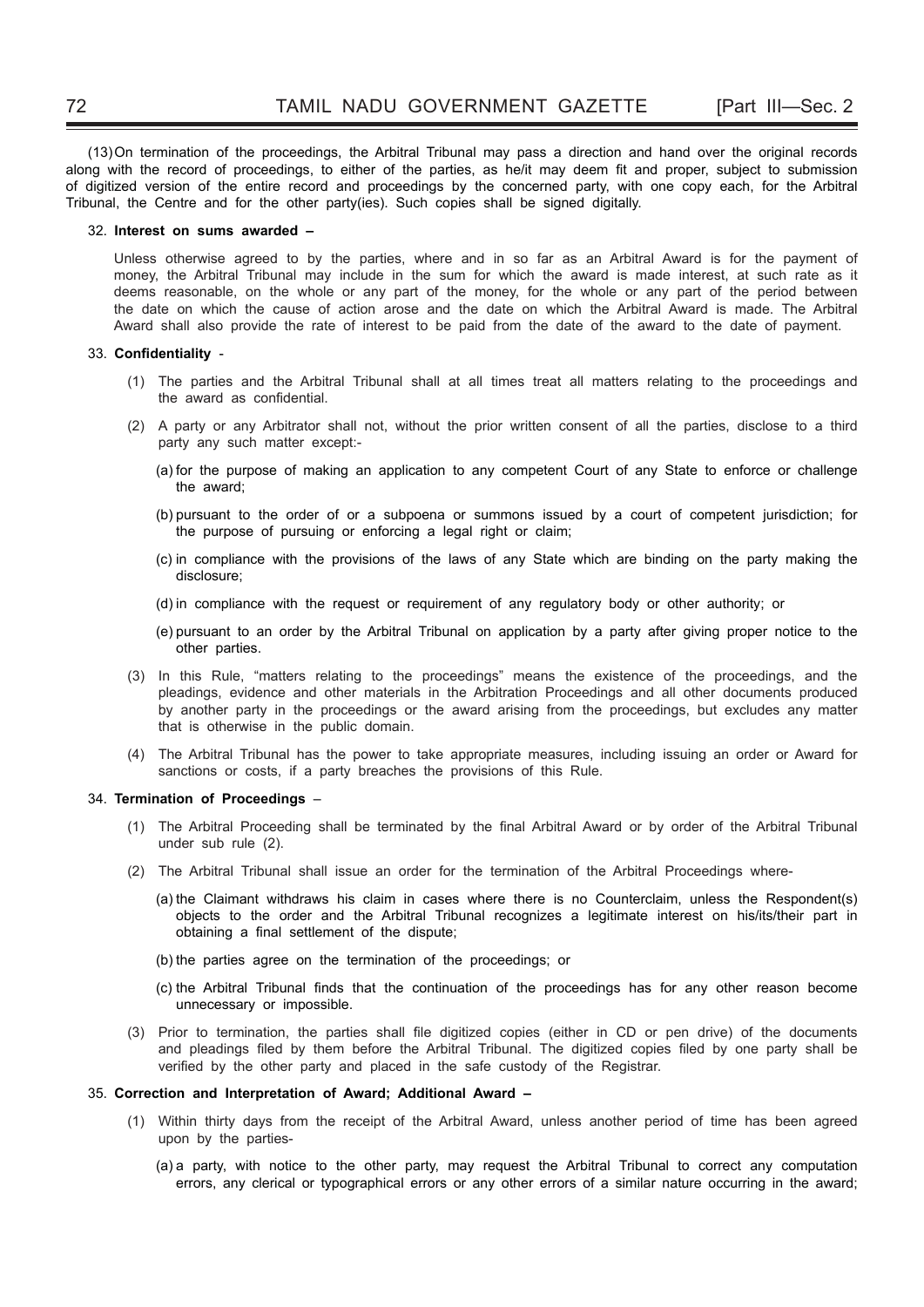- (b) if so agreed by the parties, a party, with notice to the other party, may request the Arbitral Tribunal to give an interpretation of a specific point or part of the award.
- (2) If the Arbitral Tribunal considers the request made under sub-rule (1) to be justified, it shall make the correction or give the interpretation within thirty days from the receipt of the request and the interpretation shall form part of the Arbitral Award.
- (3) The Arbitral Tribunal may correct any error of the type referred to in sub-rule (1) clause (a) on its own initiative, within thirty days from the date of the Arbitral Award.
- (4) Unless otherwise agreed to by the parties, a party with notice to the other party, may request, within thirty days from the receipt of the Arbitral Award, the Arbitral Tribunal to make an Additional Arbitral Award as to claims presented in the Arbitral Proceedings but omitted from the Arbitral Award.
- (5) If the Arbitral Tribunal considers the request made under sub-rule (4) to be justified, it shall make the Additional Arbitral Award within sixty days from the receipt of such request.
- (6) The Arbitral Tribunal may extend, if necessary, the period of time within which it shall make a correction, give an interpretation or make an Additional Arbitral Award under sub-rules (2) or (5).
- (7) These Rules shall apply to a correction or interpretation of the Arbitral Award or to an Additional Arbitral Award made under Rules 22 and 23.

#### 36. **Waiver –**

A party which proceeds with the Arbitration without raising its objection to a failure to comply with any of provision of *the Act,* these rules, or of any other rules applicable to the proceedings, any direction given by the Arbitral Tribunal, or any requirements under the Arbitration Agreement relating to the constitution of the Arbitral Tribunal, or to the conduct of the proceedings, shall be deemed to have waived its right to object.

#### 37. **Amendment of Rules –**

These Rules may be amended by the Arbitration Committee with the prior permission of the Hon'ble Chief Justice.

#### 38. **Residuary Provision –**

In the absence of any specific provision made under these rules or on any question on the interpretation/ application of these rules, the Arbitration Committee shall take appropriate decision(s), as may be necessary from time to time and such decision shall be final and binding.

#### 39. **Repeal and Saving-**

- (1) With effect from the date set out in Rule 1.2 herein, the MHCAC Rules, 2014 shall stand repealed.
- (2) Notwithstanding such repeal the provisions of the said 2014 Rules shall apply in relation to arbitral proceedings which commenced before these Rules came into force unless otherwise agreed by the parties.

#### **SCHEDULE- I**

#### 1. **HOW TO REFER DISPUTES TO MADRAS HIGH COURT ARBITRATION CENTRE?**

Disputes may be referred to the Madras High Court Arbitration Centre through a procedure administered by the MHCAC in two ways:

- I. By insertion of a clause in a contract providing for the reference of all disputes in relation to or arising out of that contract between the parties, or
- II. By a separate agreement providing for the reference of an existing dispute to MHCAC for Arbitration in accordance with its rules.

## **Model Arbitration Clause and a Model Arbitration Agreement are given below: A. MODEL ARBITRATION CLAUSE**

#### **For Arbitration of Contractual Disputes:**

Parties to an agreement who agree to resolve their disputes and differences in accordance with the Madras High Court Arbitration Proceedings Rules, and to have the MHCAC as Appointing Authority and/or provide administrative services, may use the following provisions in their contract;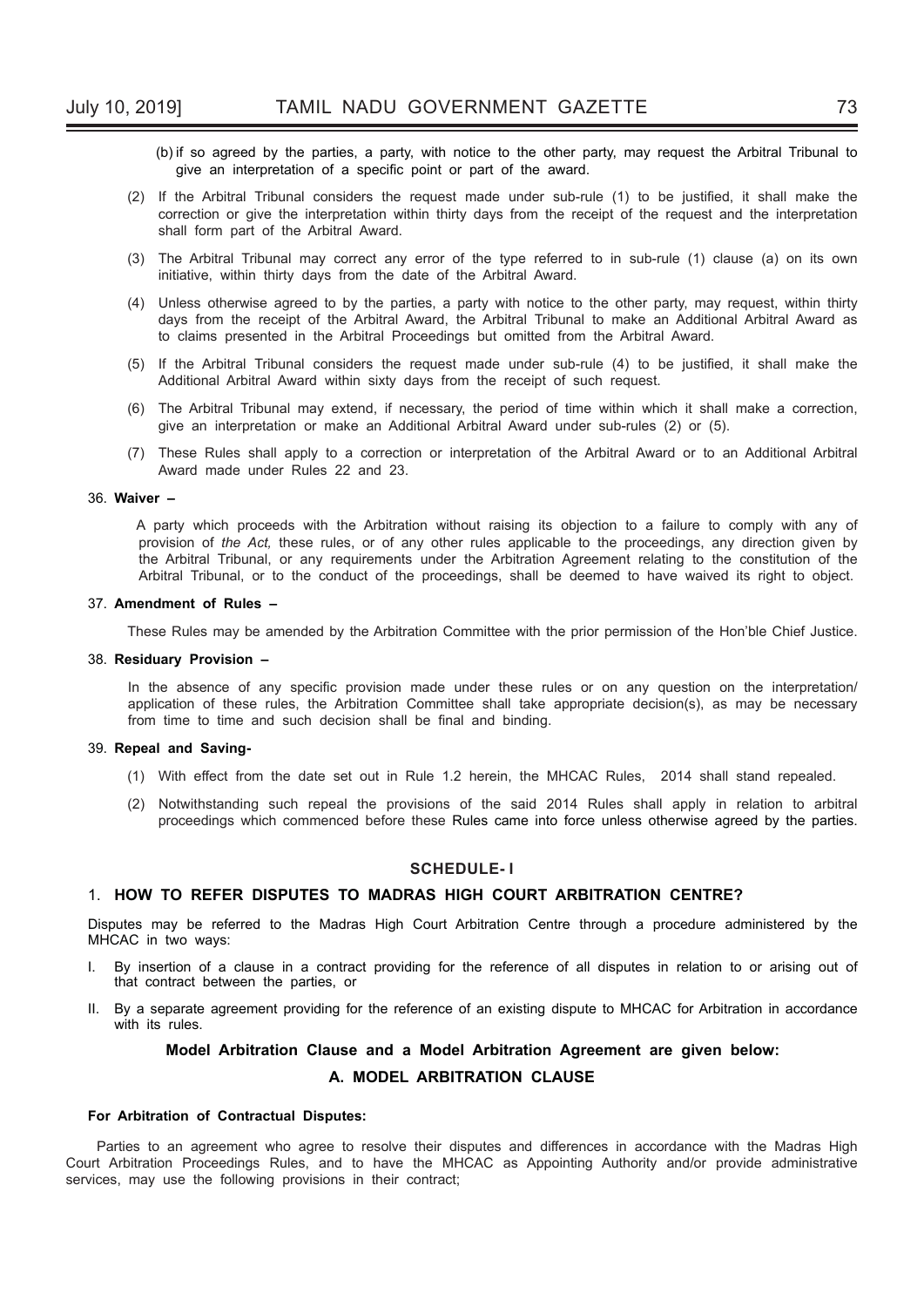All dispute and differences arising out of or in connection with or relating to the present agreement shall **be settled under the Rules of Madras High Court Arbitration Centre by one or more Arbitrators appointed in accordance with its Rules.**

**Note :** Parties may consider adding the following:

(a) the number of Arbitrator(s) shall be\_\_\_\_

(b) the language of the Arbitration Proceedings shall be  $\qquad \qquad$ .

(c) specific qualifications of the Arbitrator(s) including language, technical qualifications and experience, if any.

(d) the place of Arbitration shall be the Madras High Court Arbitration Centre at Chennai.

#### **B. MODEL ARBITRATION AGREEMENT**

#### **AGREEMENT**

This agreement made on this \_\_\_\_\_\_day of \_\_\_\_\_\_\_\_\_month, \_\_\_\_\_\_\_\_\_\_ (year), between \_\_\_\_\_\_\_\_ (full description and address of the party to be given) of ONE PART and\_\_\_\_\_\_\_\_\_ (full description and address of the party to be given) of the OTHER PART.

WHEREAS certain disputes have arisen and are subsisting between the aforesaid parties in relation to (details of contract to be given) AND WHEREAS the Parties agree to submit their dispute(s) for being resolved in accordance with the Rules of Madras High Court Arbitration Centre ( $\qquad \qquad$ ).

Now the parties hereby agree as follows:

The parties agree to submit their dispute(s) to Arbitration in accordance with the Rules of the Madras High Court Arbitration Centre (\_\_\_\_\_\_\_\_\_\_). The Arbitrator(s) shall be appointed in accordance with the Rules of the MHCAC.

The Arbitration shall be administered by the Madras High Court Arbitration Centre.

The place of Arbitration shall be \_\_\_\_\_\_\_\_\_\_\_\_ (\_\_\_\_\_\_\_\_).

- In witness whereof, this Agreement has been signed on this \_\_\_\_\_\_\_\_ Day of \_\_\_\_\_ Month of \_\_\_\_\_(year) at\_\_\_\_\_\_\_\_by:
- for and on behalf of **the same of the same of the same of the same of the same of the same of the same of the s**

2. The form and on behalf of  $\overline{a}$ 

**Note:** The parties may:-

(a) provide for qualification(s) of the Arbitrator(s) including, language, technical experience, and legal experience, if any;

(b) specify the language for the conduct of Arbitration Proceedings.

#### **SCHEDULE- II**

#### **JOINT MEMORANDUM TO BE SIGNED BY PARTIES**

We hereby agree that disputes or differences, which have arisen between us in respect of our contract (give details) dated and which are subject matter of the proceedings (specify the nature and particulars of proceedings with cause title) (use separate sheet if necessary) to be resolved by Arbitration in accordance with the Rules of Madras High Court Arbitration Centre (  $\qquad$  ).

In witness whereof, this Agreement has been signed on this and Day of a Month of a year at by:

1. **the formulate on behalf of the state of the state of the state of the state of the state of the state of the state of the state of the state of the state of the state of the state of the state of the state of the state** 

2. \_\_\_\_\_\_\_\_\_\_\_\_\_ for and on behalf of \_\_\_\_\_\_\_\_\_\_\_\_\_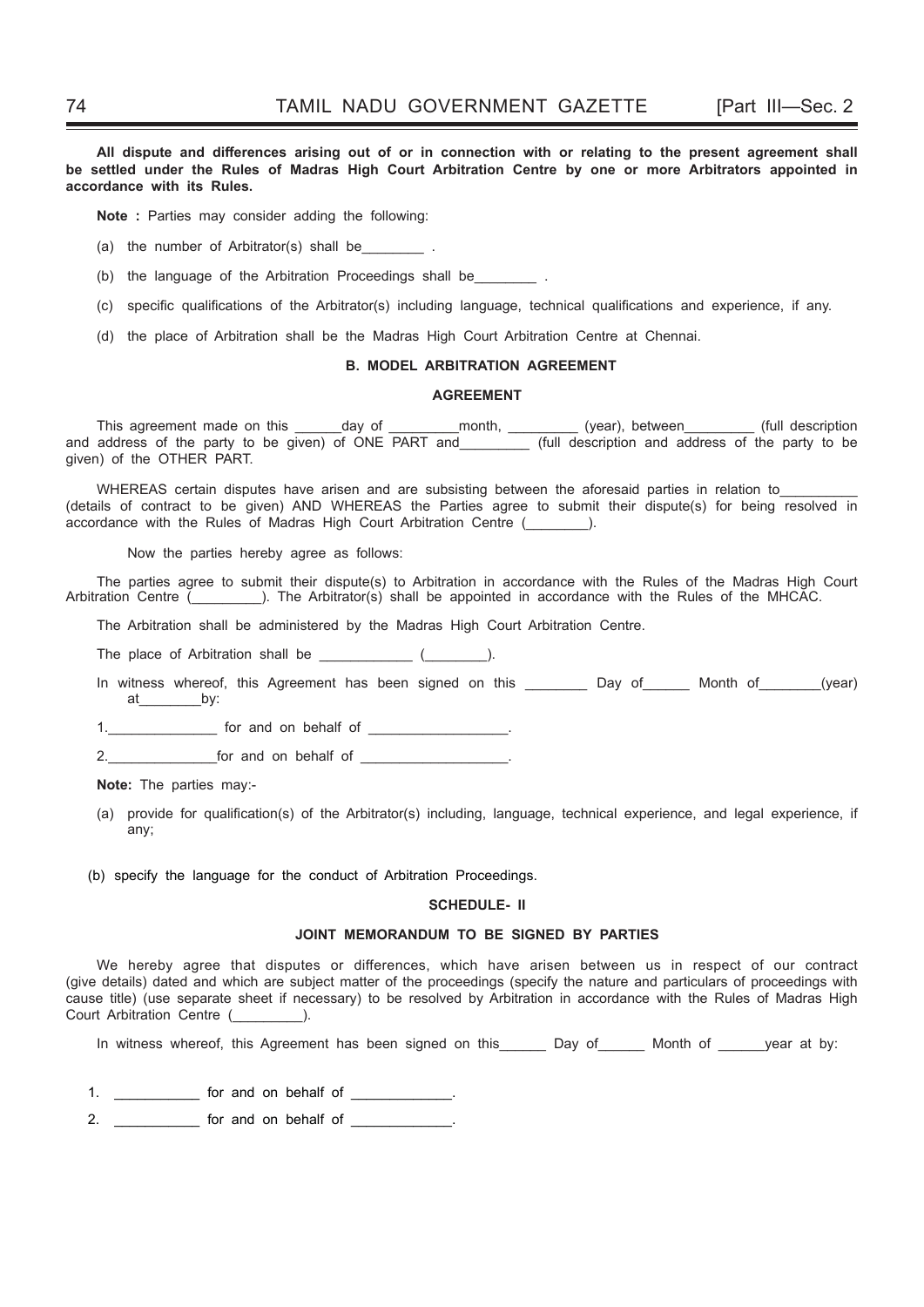#### **SCHEDULE - III**

## **MODEL AGREEMENT FOR EXPEDITED PROCEDURE**

#### **AGREEMENT**

This agreement is between (name and address of the initiating party(ies)) and **The Committed and** (name and address of the other party or party(ies)).

IN THE MATTER RELATING TO **Example 20 The parties to this Agreement agree as follows:** 

WHEREAS the parties desire to resolve their disputes by the Madras High Court Arbitration Centre following its Expedited Procedure.

WHEREAS the parties hereby undertake to dispense with the requirement of oral evidence and agree that the Arbitration Proceedings be held on the basis of documents only.

WHEREAS the parties hereby waive their right to present oral evidence and agree that the award made by the Arbitral Tribunal following the Expedited Procedure of the Centre shall be final and binding on the parties.

AND WHEREAS the parties hereby undertake to strictly adhere to the time schedule drawn up for hearing under the Expedited Procedure.

IN WITNESS WHEREOF, THIS Agreement has been signed on this bound por the Month of the year at by:

1. \_\_\_\_\_\_\_\_\_\_ for and on behalf of \_\_\_\_\_\_\_\_\_.

2. **the formulate on behalf of the state of the state of the state of the state of the state of the state of the state of the state of the state of the state of the state of the state of the state of the state of the state** 

## **SCHEDULE – IV**

## **ARBITRATOR'S DECLARATION OF ACCEPTANCE AND STATEMENT OF INDEPENDENCE**

I, the undersigned

Name :

First Name : \_\_\_\_\_

#### ACCEPTANCE

Hereby declare that I accept to serve as an Arbitrator under the Rules of the Madras High Court Arbitration Centre in the instant case. In so declaring, I confirm that I have familiarized myself with the requirements of the Rules of the Centre and I am capable and available to serve as an Arbitrator in accordance with all of the requirements of the Rules of the MHCAC and accept to be remunerated in accordance therewith. I accept that the obligation to disclose any facts or circumstances which may call into question my independence or impartiality in the eyes of any of the parties shall remain binding on me till the Arbitration Proceedings are finally concluded.

Please tick the boxes below as may be applicable:

**I am independent** of each of the parties and intend to remain so; to the best of my knowledge, there are no facts or circumstances, past or present, that need be disclosed for they might be of such nature as to call into question my independence or impartiality in the eyes of any of the parties. I am not in any way disqualified, as I do not suffer from any disqualification under Schedule-VI of the Act.

Include statement on availability of time and ability to conclude proceedings within twelve months.

*(or)*

 **I am independent** of each of the parties and intend to remain so; however I wish to call your attention to the following facts or circumstances which I hereafter disclose because they might be of such a nature as to call into question my independence or impartiality in the eyes of any of the parties. (Use separate sheet if necessary)

**NON-ACCEPTANCE** hereby declare that I decline to serve as an Arbitrator in the subject case. (If you wish to state the reasons please do so.)

Date: Signature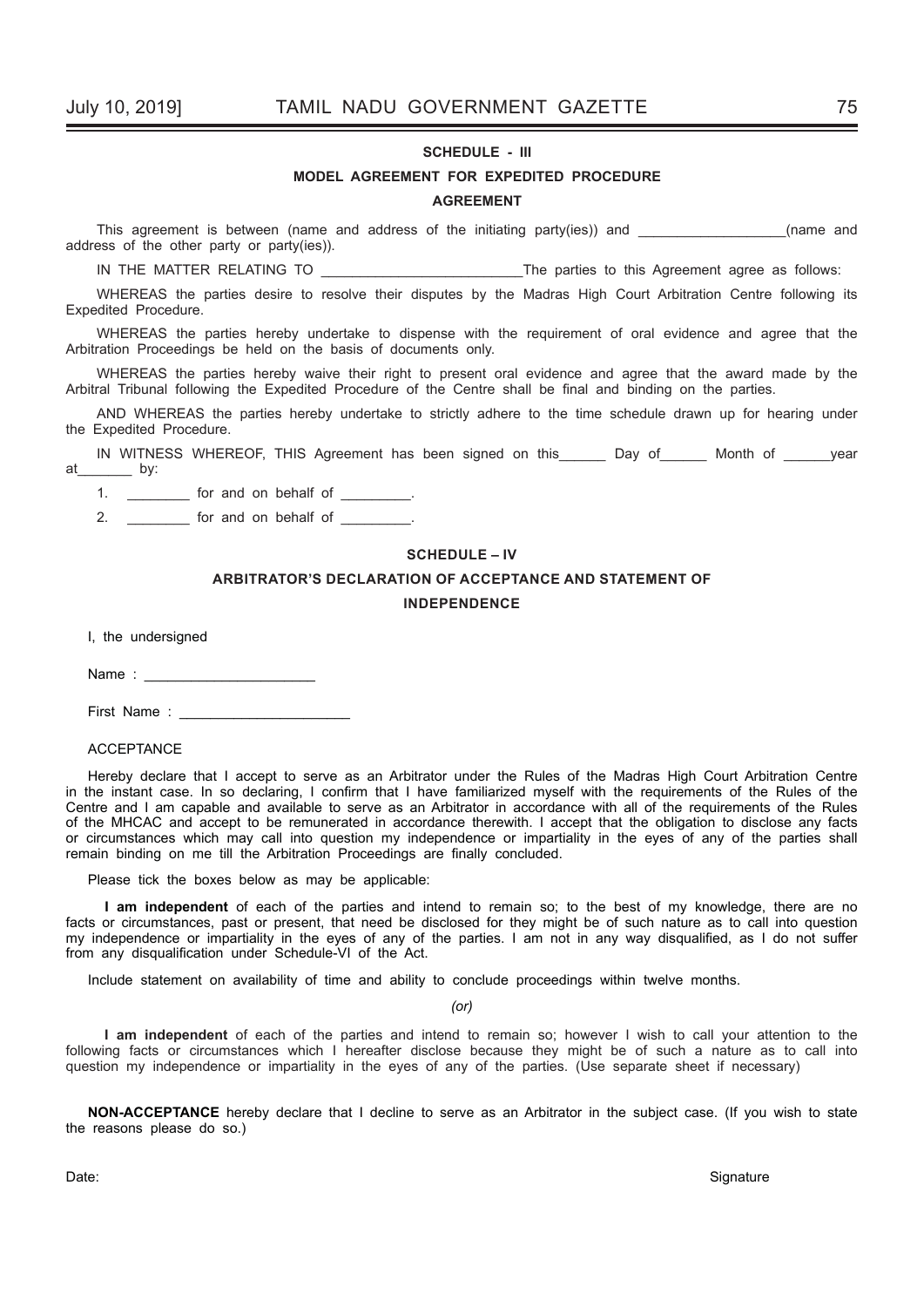|       |                               |                                                                                                  | <b>MADRAS HIGH COURT ARBITRATION CENTRE</b> |                                                                                                                                                                                                                                      |
|-------|-------------------------------|--------------------------------------------------------------------------------------------------|---------------------------------------------|--------------------------------------------------------------------------------------------------------------------------------------------------------------------------------------------------------------------------------------|
|       |                               |                                                                                                  | <b>SCHEDULE - V</b>                         |                                                                                                                                                                                                                                      |
|       |                               | <b>CONSENT FORM FOR EMPANELMENT AS AN ARBITRATOR</b>                                             |                                             |                                                                                                                                                                                                                                      |
|       |                               |                                                                                                  | (FORMER SUPREME COURT/ HIGH COURT JUDGES)   |                                                                                                                                                                                                                                      |
|       | Full Name: (In Block Letters) |                                                                                                  |                                             |                                                                                                                                                                                                                                      |
|       |                               |                                                                                                  |                                             |                                                                                                                                                                                                                                      |
|       |                               | Date of Birth: (dd/mm/yyyy) Age: (dd/mm/yyyy) and the state of Birth: (dd/mm/yyyy) Age:          |                                             |                                                                                                                                                                                                                                      |
|       |                               |                                                                                                  |                                             |                                                                                                                                                                                                                                      |
|       |                               |                                                                                                  |                                             |                                                                                                                                                                                                                                      |
|       |                               |                                                                                                  |                                             |                                                                                                                                                                                                                                      |
|       |                               |                                                                                                  |                                             |                                                                                                                                                                                                                                      |
|       | Contact Nos:-                 |                                                                                                  |                                             |                                                                                                                                                                                                                                      |
|       |                               | Office: (1)_________________ (2) Residence: _________________ (3) Mobile: ______________         |                                             |                                                                                                                                                                                                                                      |
|       |                               |                                                                                                  |                                             |                                                                                                                                                                                                                                      |
|       |                               |                                                                                                  |                                             |                                                                                                                                                                                                                                      |
| Note: |                               |                                                                                                  |                                             |                                                                                                                                                                                                                                      |
|       |                               | Kindly enclose the supporting documents if any for the purpose of scrutinizing the consent form. |                                             |                                                                                                                                                                                                                                      |
| Date: |                               |                                                                                                  |                                             | Signature                                                                                                                                                                                                                            |
|       |                               |                                                                                                  |                                             |                                                                                                                                                                                                                                      |
|       |                               |                                                                                                  | <b>MADRAS HIGH COURT ARBITRATION CENTRE</b> |                                                                                                                                                                                                                                      |
|       |                               |                                                                                                  | <b>SCHEDULE -VI</b>                         |                                                                                                                                                                                                                                      |
|       |                               | <b>CONSENT FORM FOR EMPANELMENT AS AN ARBITRATOR</b>                                             |                                             |                                                                                                                                                                                                                                      |
|       | Full Name: (In Block Letters) |                                                                                                  |                                             |                                                                                                                                                                                                                                      |
|       |                               | Mr.Ms/                                                                                           |                                             |                                                                                                                                                                                                                                      |
|       |                               |                                                                                                  |                                             |                                                                                                                                                                                                                                      |
|       |                               |                                                                                                  |                                             |                                                                                                                                                                                                                                      |
|       |                               |                                                                                                  |                                             |                                                                                                                                                                                                                                      |
|       |                               |                                                                                                  |                                             |                                                                                                                                                                                                                                      |
|       |                               |                                                                                                  |                                             |                                                                                                                                                                                                                                      |
|       |                               |                                                                                                  |                                             | <u>in the contract of the contract of the contract of the contract of the contract of the contract of the contract of the contract of the contract of the contract of the contract of the contract of the contract of the contra</u> |
|       |                               |                                                                                                  |                                             |                                                                                                                                                                                                                                      |
|       | <b>Contact Nos:-</b>          |                                                                                                  |                                             |                                                                                                                                                                                                                                      |
|       |                               |                                                                                                  |                                             |                                                                                                                                                                                                                                      |
|       |                               |                                                                                                  |                                             |                                                                                                                                                                                                                                      |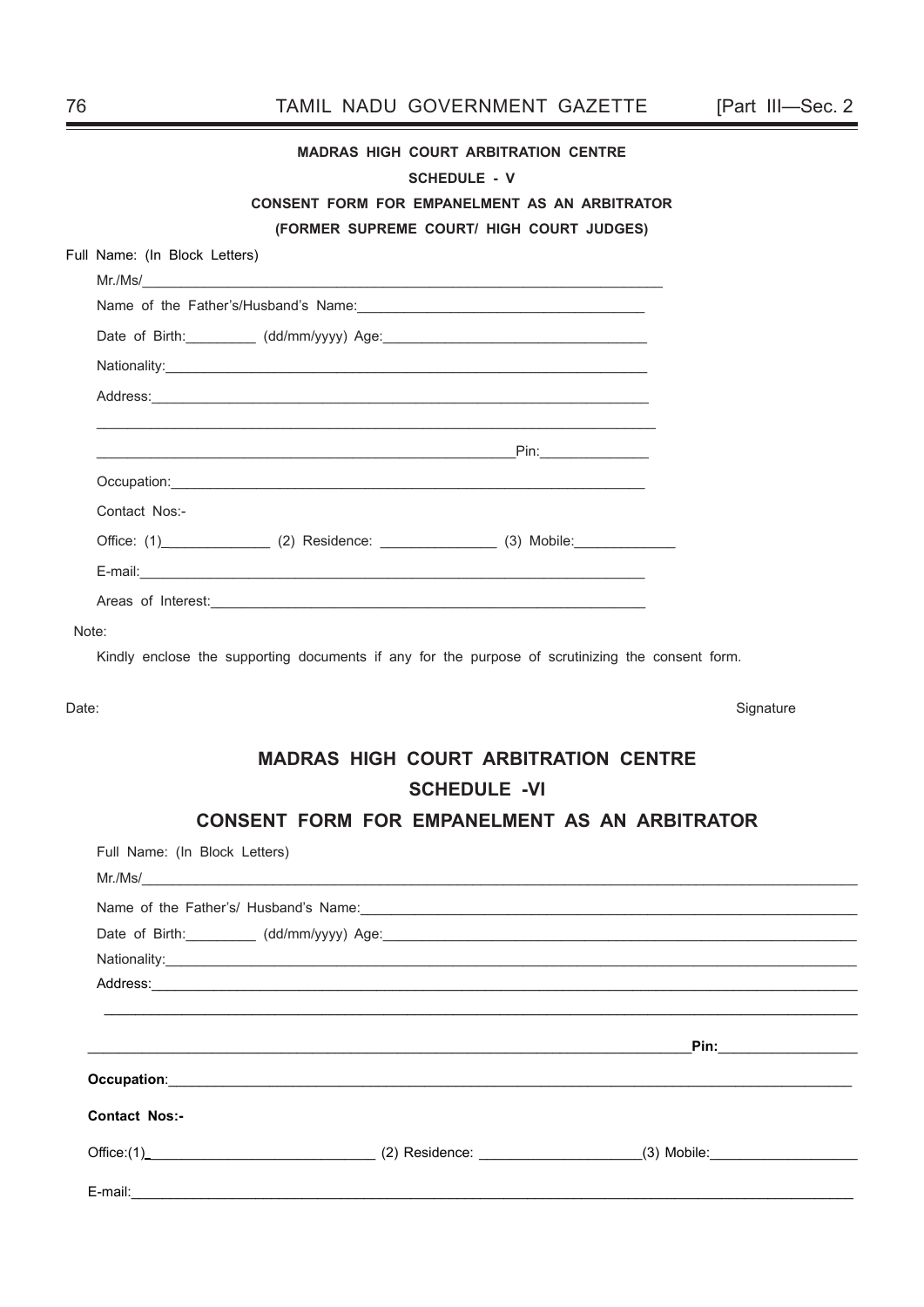## **Categories of Panel of Arbitrators:**

| 1 | <b>Retired Judicial Officer</b> |
|---|---------------------------------|
| 2 | Advocates                       |
| 3 | Engineers                       |
| 4 | <b>Chartered Accountants</b>    |
| 5 | <b>Company Secretaries</b>      |
| 6 | Finance                         |
| 7 | Shipping                        |
| 8 | <b>Businessmen</b>              |
| 9 | <b>Other Specialists</b>        |

Please tick ( √ ) the one of the following Categories **which belongs to you**:

Fields of Specialization:

Please rank your fields of specialization based on your priority of knowledge or experience:

| 1                        | Agency & Distribution and Franchising |  |
|--------------------------|---------------------------------------|--|
| $\overline{2}$           | Agriculture & Food Processing         |  |
| 3                        | Automobile                            |  |
| $\overline{\mathcal{L}}$ | Aviation                              |  |
| 5                        | <b>Commercial Contracts</b>           |  |
| 6                        | <b>Computer Software</b>              |  |
| 7                        | Construction                          |  |
| 8                        | Corporate Law                         |  |
| 9                        | Corporation & related activities      |  |
| 10                       | Engineering/Technical                 |  |
| 11                       | Entertainment                         |  |
| 12                       | Environment                           |  |
| 13                       | <b>Finance Banking</b>                |  |
| 14                       | Geology and related sciences          |  |
| 15                       | Hotel & Tourism Industry              |  |
| 16                       | Information Technology                |  |
| 17                       | Insurance                             |  |
| 18                       | Intellectual Property                 |  |
| 19                       | International Investments             |  |
| 20                       | <b>Joint Ventures</b>                 |  |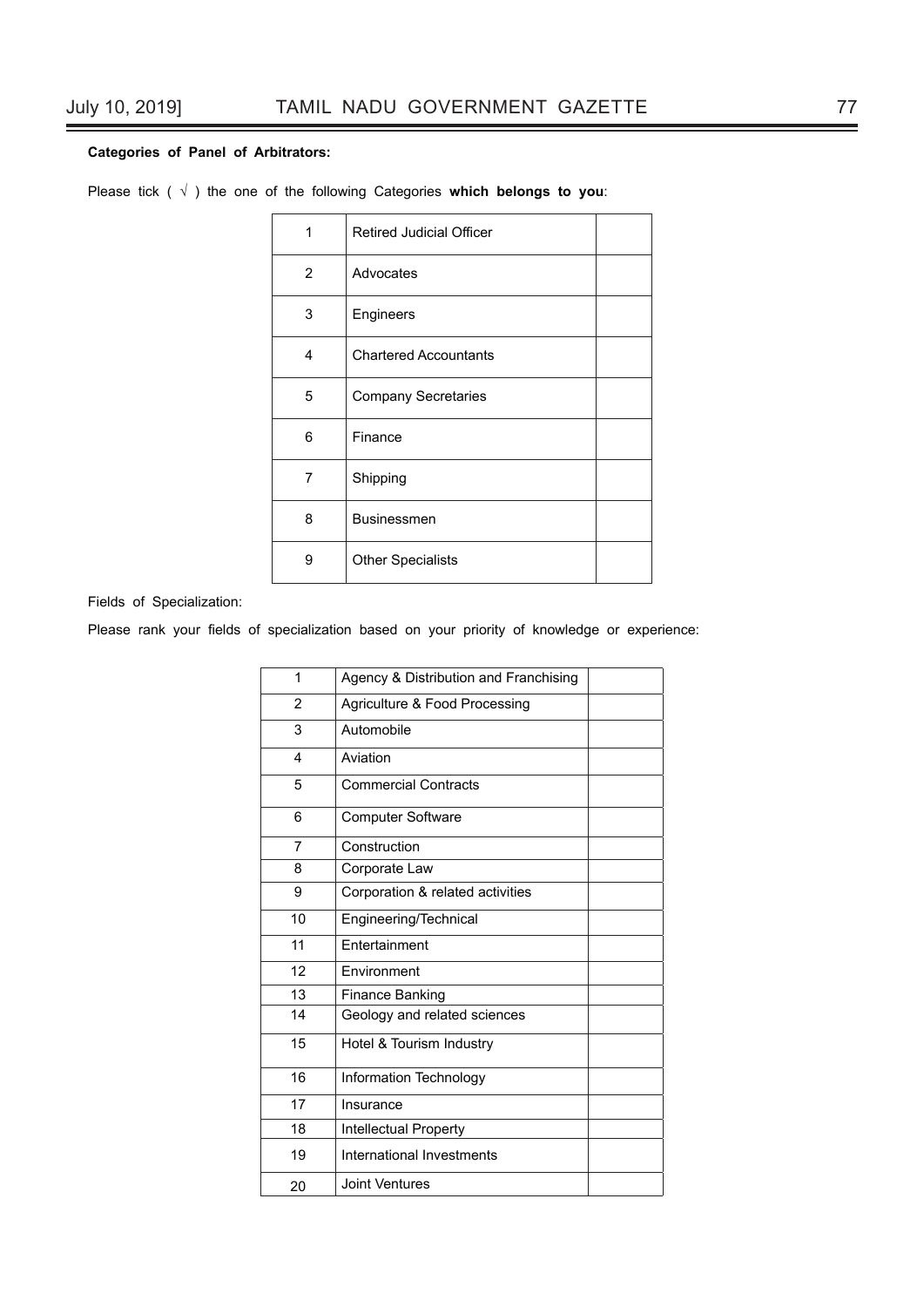| 21 | Maritime Shipping         |  |
|----|---------------------------|--|
| 22 | Oil, Petroleum and Gas    |  |
| 23 | Other Areas               |  |
| 24 | Power Energy              |  |
| 25 | <b>Real Estate</b>        |  |
| 26 | Securities                |  |
| 27 | <b>State Contracts</b>    |  |
| 28 | Steel, Mining & Quarrying |  |
| 29 | Taxation                  |  |
| 30 | Telecommunications        |  |
| 31 | Textile/Jute Industry     |  |
| 32 | Transport                 |  |
|    |                           |  |

## **Arbitration Training:**

| SI.No.        | Course Name | Organizer's Name | Period |
|---------------|-------------|------------------|--------|
|               |             |                  |        |
| $\mathcal{P}$ |             |                  |        |
| 3             |             |                  |        |

| <b>Arbitration Experience:</b>                | As Arbitrator: |
|-----------------------------------------------|----------------|
| Number of Cases disposed as a Sole Arbitrator |                |
| Number of Cases disposed as Co-Arbitrator     |                |
| Number of Cases as a Counsel/Expert witness   |                |

## Fields of Arbitration Experience:

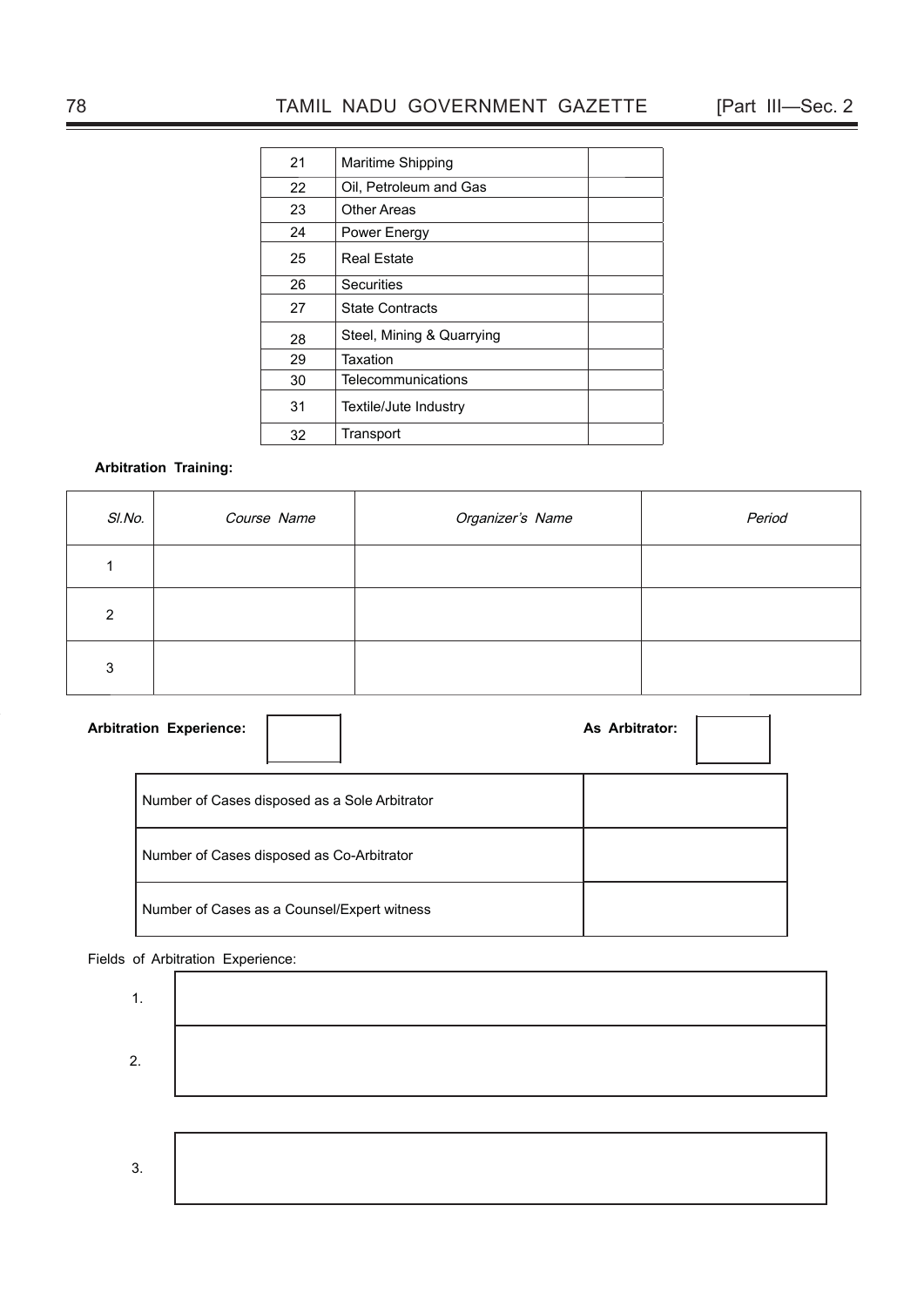#### **In case you have no training or experience as yet in Arbitration, please state reasons for your interest in wanting to join as Arbitrator in the MHCAC.**

Name of ADR Courses / Seminars / Conferences participated:

## **Seminars/Conferences:**

| 1. Addressed:                |  |
|------------------------------|--|
|                              |  |
| 2. Participated:             |  |
|                              |  |
| 3. Title of Paper Presented: |  |

#### **Undertakings: -**

- 1. I agree to abide by the provisions of the Arbitration and Conciliation (Amendment) Act, 2015 and the Rules of the Madras High Court Arbitration Centre (MHCAC), 2017.
- 2. I shall take up and complete the Arbitration assigned to me with utmost diligence and expedition.
- 3. All Arbitrators being of equal status, I shall not object to my appointment as an Arbitrator in a particular case on the basis of my previous status or that of any appointed as an Arbitrator.
- 4. I have not been convicted or charged of any offence or any criminal investigation or vigilance enquiry pending against me.
- 5. I have also not been found guilty of any professional misconduct. I do not have any proceedings relating to professional misconduct pending against me.
- 6. I declare that I have not been removed as an Arbitrator in circumstances where moral probity or incompetence were an issue.
- 7. I declare that above particulars furnished are true & correct.

I hereby consent for empanelment as an Arbitrator in the panel of Arbitrators of the Madras High Court Arbitration Centre and I have attached supporting documents for the purpose of office records.

#### **Note:**

Kindly enclose the supporting documents if any for the purpose of scrutinizing the consent form.

Date: Contract Contract Contract Contract Contract Contract Contract Contract Contract Contract Contract Contract Contract Contract Contract Contract Contract Contract Contract Contract Contract Contract Contract Contract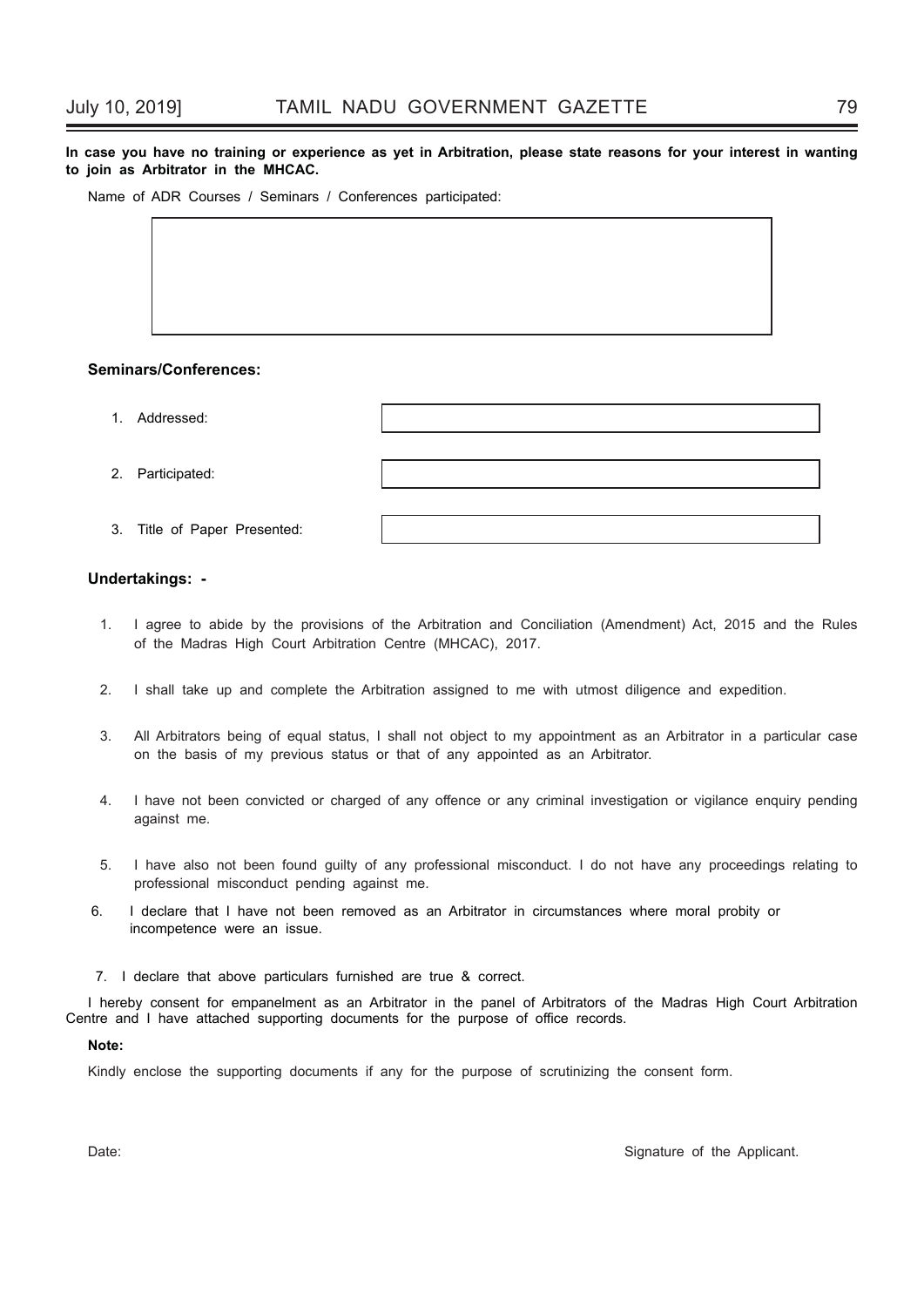#### GUIDELINES FOR EMPANELMENT AND NOMINATION OF ARBITRATORS

The Arbitration Committee has framed the following guidelines that would be applicable for empanelment and nomination of Arbitrators for the Madras High Court Arbitration Centre.

#### 1. **Empanelment -**

A list of empaneled Arbitrators will be maintained by the MHCAC Secretariat/ Registry. For this purpose, interested individuals who satisfy the criteria set out in *Clause 2* of these guidelines may submit their applications as per the format prescribed in SCHEDULE – V OR VI as the case may be to the MHCAC Secretariat/Registry. In addition to the above, the Chairperson and the judicial members of the MHCAC shall have the power to invite such duly qualified persons as in their opinion are qualified to be empaneled as Arbitrators.

#### 2. Broad categories of Qualifications and Experience etc., for the Panel of Arbitrators –

#### I. **Judges:**

Former Judges of the Supreme Court and High Courts, Retired District Judges and Members of Statutory Authorities.

#### II. **Advocates:**

Practicing Advocates with at least fifteen years of practice with experience in handling Arbitration matters.

#### III. **Engineers, Chartered Engineers etc.:**

 (a) Retired not below the rank of Superintending Engineer in the CPWD or in any other Department of the Central or State Governments.

(b) Chartered Engineers having specialization of Engineering, Construction contracts and work in specific field at least fifteen years such as Valuation of Building and Urban Laws, designing of building, building construction, architectural or structural designing of building, projects, dam, Government contracts etc., and having at least five years of experience in conduct of Arbitration cases, law and procedure.

#### **IV. Financial Experts and Company Secretaries :**

Chartered Accountants/Company Secretaries/other financial experts with at least fifteen years experience and knowledge in the profession and at least five vears experience in conduct of Arbitration cases, law & procedures.

#### **V. Shipping:**

Having knowledge and at least ten years experience of shipping laws practices and procedures, particularly in international matters at a senior level in a company or institution of standing or otherwise having a distinguished careers in shipping matters and at least five years experience in conduct of Arbitration cases and maritime law.

#### **VI. Businessmen:**

Company Directors and other persons with outstanding reputation and experience in domestic or international trade for at least ten years and at least five years experience in Arbitration Law & Procedure.

#### **VII. Other Specialists:**

Persons having fifteen years experience in any other specialized areas and have not below or at least five years experience in Arbitration Law & Procedure or duly qualified Member of the Chartered Institute of Arbitrators, London.

#### **Note:**

The selection shall be at the discretion of the Chairperson/Judicial Members of the MHCAC Arbitration Committee.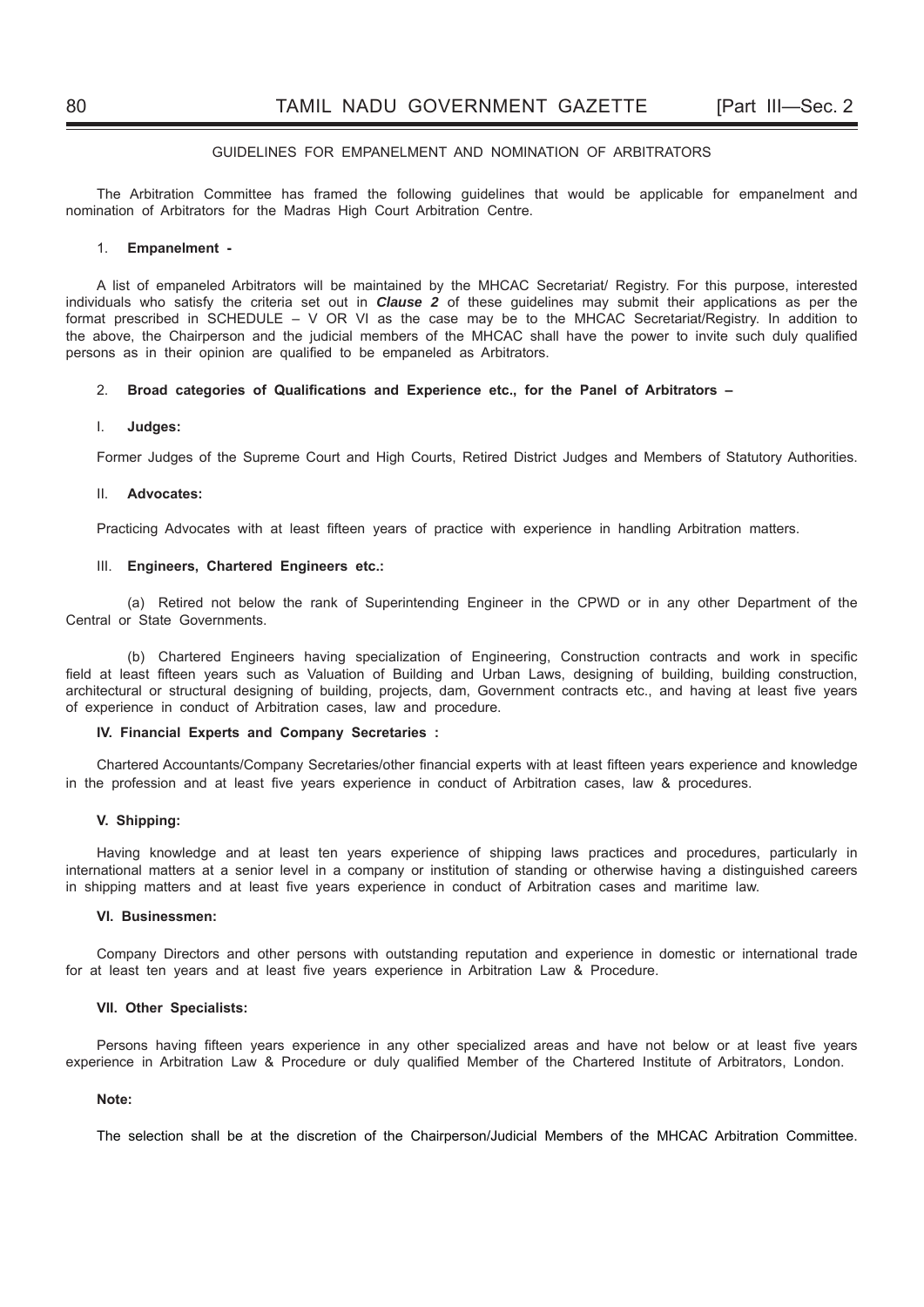# THE MADRAS HIGH COURT ARBITRATION CENTRE (MHCAC) (ADMINISTRATIVE COST AND ARBITRATORS' FEES) RULES, 2017

*(Roc. No. 11/2018/MHCAC/Hct.Ms)*

#### NO. SRO. C-10/2019.

#### 1. **Title –**

- (1) These rules may be called Madras High Court Arbitration Centre (Administrative Cost and Arbitrators' Fees) Rules 2017 [for short, MHCAC (Fees) Rules];
- (2) These rules shall come into force with effect from the date of Notification.

#### 2. **Administrative Costs-**

The Administrative Costs of the MHCAC payable by the parties are set forth in Schedule 'A' below.

#### 3. **Arbitrators' Fees –**

- (1) The fees payable to the Arbitrator shall be determined in accordance with the scales specified in Schedules "B", "C" and "D" to these Rules;
- (2) In cases where the Arbitral Tribunal consists of three or more members, the Registrar shall, in consultation with the Chairperson decide the fees payable to each of the Arbitrators;
- (3) Each party shall subject to a final determination of costs, bear the fees payable to the Arbitrator appointed by them and fifty percent of the fees of the Presiding Arbitrator.

#### 4. **Parties to share equally Administrative Cost and Fees of the Arbitrator –**

The Administrative Cost and the Arbitrators' Fees set forth in Schedule A and B of these Rules shall be initially shared equally by the parties subject to the cost of Arbitration as may be finally determined by the Arbitral Tribunal.

#### 5. **Miscellaneous Expenses –**

Miscellaneous expenses likely to be incurred during Arbitration shall be determined by the Registrar and be paid equally by the parties.

#### 6. **Pro-Bono Arbitration Scheme –**

- (1) The provision for claiming waiver of Administrative Cost and Arbitrators' fee payable in terms of Sub Rule 2 to 4 above would be applicable to the Claimant, Counter-Claimant and the Respondent;
- $(2)$  A party seeking such a waiver shall file an affidavit elucidating reasons for waiver along with supporting documents to show lack of financial wherewithal;
- (3) Upon submission of the affidavit as referred to above, the Registrar shall within a period of seven days from the receipt of the affidavit, take a decision on whether or not to permit a waiver pursuant to the Madras High Court Arbitration Centre Rules. In order to arrive at such a decision, the Registrar shall have the discretion to examine the Applicant if he so deems necessary;
- (4) In the event the Applicant is aggrieved by the findings of the Registrar, the Applicant shall have a right to appeal to the Arbitration Committee, which shall designate two members who shall render their finding in the appeal within seven days of filing of appeal;
- (5) The appeal shall be filed within seven days of the receipt of order from the Registrar. While deciding the appeal, the Arbitration Committee shall have the discretion to examine the Applicant;
- (6) If an application for waiver is granted pursuant to an order made in that behalf, the MHCAC shall have a first charge over the award sum and upon recovery, the MHCAC shall pay the Arbitrator the appropriate fees in accordance with the rules;
- (7) It shall be open to the Arbitration Committee to fix criteria on the basis of which a party's obligation to pay fees to the MHCAC (including Arbitrators' fee) may be waived. Parties agree that such a decision taken by the Arbitration Committee cannot be raised as a ground to challenge the arbitral award rendered ultimately.

#### 7. **Registrar may maintain an account of the Administrative Cost and Miscellaneous Expenses** -

The Registrar may maintain an account of the Administrative Costs and Miscellaneous Expenses and for which the Registrar shall be entitled to open and operate a bank account with a Schedule Nationalized Bank.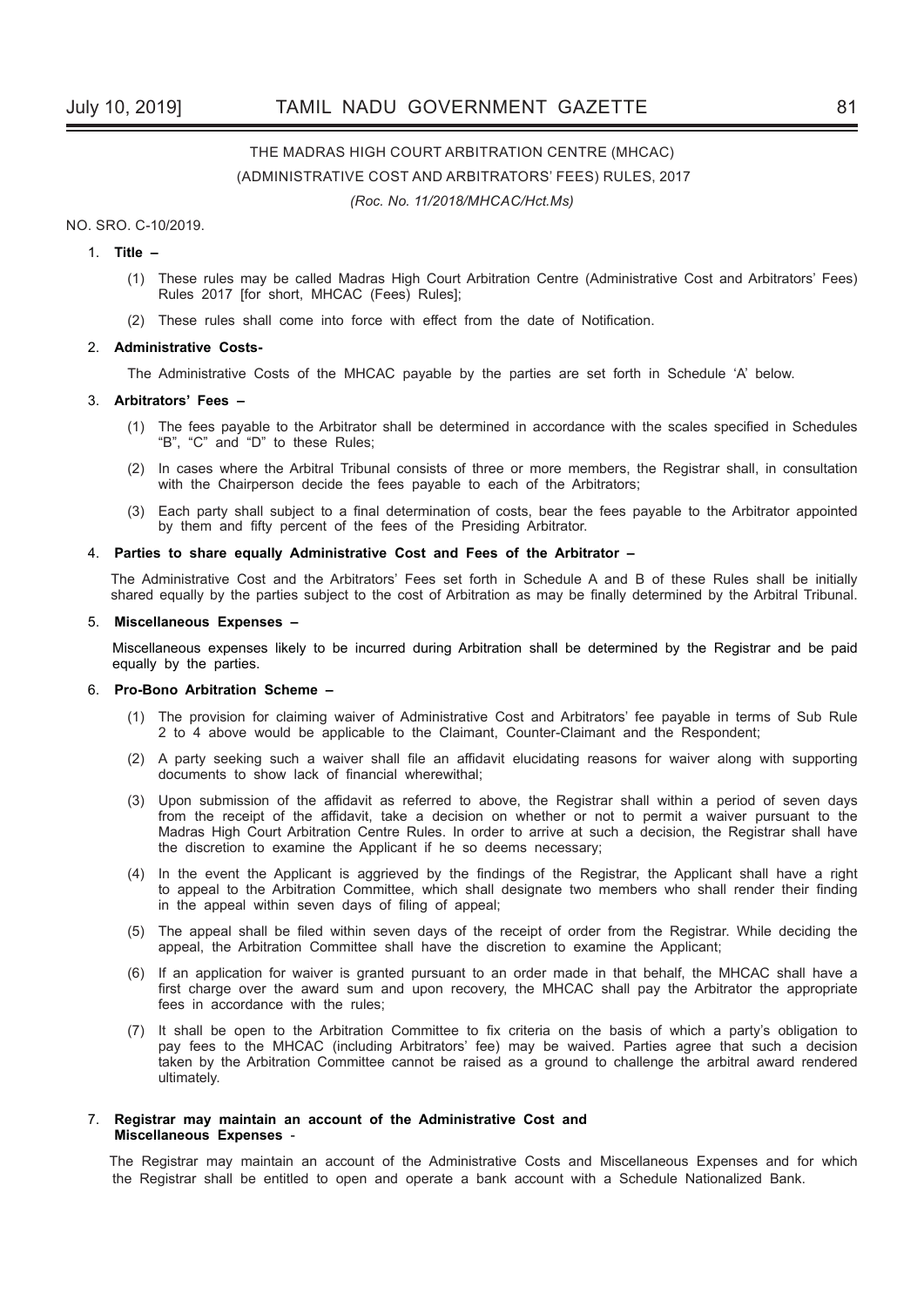#### 8. **Administrative Cost, Miscellaneous Expenses and Arbitrators' Fees when proceedings terminate -**

Administrative Costs, Miscellaneous Expenses and Arbitrators' Fees payable when proceedings are terminated, withdrawn or settled –

- (1) In the event of the Arbitration being terminated, withdrawn or settled, the Registrar, in consultation with the Arbitration Committee shall fix the quantum of fees payable to the Arbitrator(s). The Registrar shall take into account the stage at which the Arbitration Proceedings stood terminated and the extent of work done or time spent by the Arbitrator(s) on the matter;
- (2) The Administrative Costs and Miscellaneous Expenses paid by the parties shall not be refundable under any of the aforesaid eventualities.

## 9. **Amendment of Rules –**

These Rules may be amended by the Arbitration Committee with the prior permission of the Hon'ble Chief Justice.

## 10. **Residuary Provision –**

In the absence of any specific provision made under these Rules or on any question on the interpretation/ application of the Rules, the Arbitration Committee shall take appropriate decision(s), as may be necessary from time to time and such decision shall be final.

#### 11. **Repeal and Saving-**

With effect from the date set out in Rule 1(1) herein, the MHCAC (Administrative Cost and Arbitrators' Fees) Rules, 2014, shall stand repealed. Notwithstanding such repeal, the said Rules shall continue to govern all Arbitrations, commenced under the said Rules in respect of which the Arbitral Tribunal has entered upon the reference.

## **SCHEDULE A**

## **ADMINISTRATIVE COSTS**

#### **(a) Domestic Arbitration**

| If the value of the claims/disputes does not<br>exceed Rs.50,00,000/-<br>(Rupees Fifty Lakhs only)                                                         | Rs.10,000/-<br>(Rupees Ten Thousand only)    |
|------------------------------------------------------------------------------------------------------------------------------------------------------------|----------------------------------------------|
| If the value of the claims/disputes is between<br>Rs.50,00,001/-<br>(Rupees Fifty Lakhs and One only)<br>and Rs.5,00,00,000/-<br>(Rupees Five Crores only) | Rs.20.000/-<br>(Rupees Twenty Thousand only) |
| If the value of the claims/disputes exceeds<br>Rs.5,00,00,000/-<br>(Rupees Five Crores only)                                                               | Rs.30.000/-<br>(Rupees Thirty Thousand only) |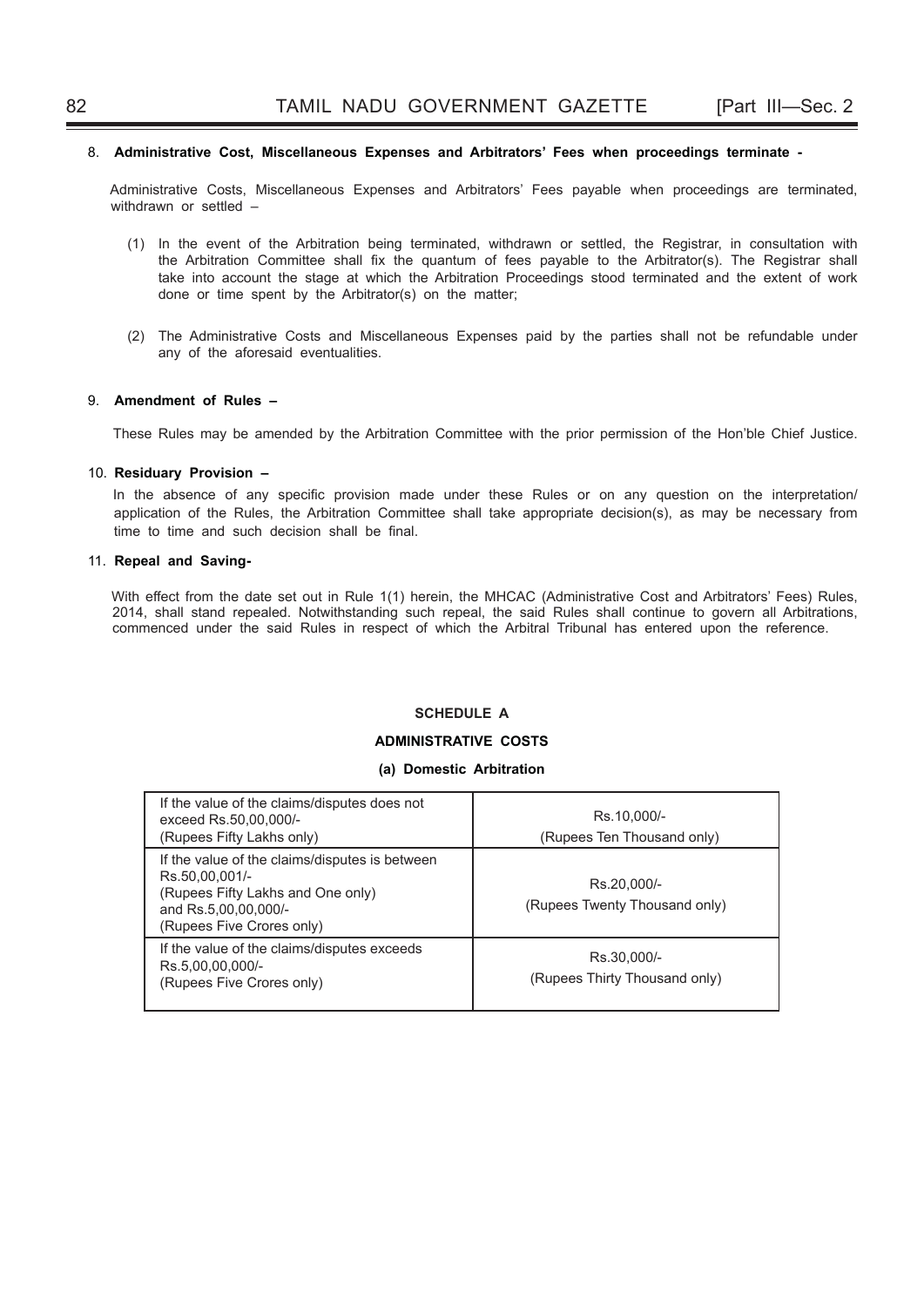#### **(b) International Arbitration**

| Normal Expense                                  | Rs. 25,000/- (to be paid along with the<br>request for Arbitration)               |
|-------------------------------------------------|-----------------------------------------------------------------------------------|
| <b>SUM IN DISPUTE</b>                           | <b>FEES</b>                                                                       |
| From Rs. 10,00,000/- to Rs. 50,00,000/-         | Rs. $25,000/ - + 1\%$ of the claim amount over<br>and above Rs. 10,00,000/-       |
| From Rs. 50,00,001/- to Rs. 1,00,00,000/-       | Rs. $65,000/- + 0.5%$ of the claim amount<br>over and above Rs. 50,00,000/-       |
| From Rs. 1,00,00,001/- to<br>Rs. 10,00,00,000/- | Rs. $90,000/ - +0.25%$ of the claim amount<br>over and above Rs. 1,00,00,000/-    |
| Over Rs. 10,00,00,000/-                         | Rs. $3,15,000/ - +0.15%$ of the claim amount<br>over and above Rs. 10,00,00,000/- |

## **Note:**

Airfare and cost of stay in hotel of the member(s) of the Arbitral Tribunal are excluded, which are to be equally borne by the parties.

## **(c) Emergency Arbitration**

| $\overline{\phantom{a}}$ |  |
|--------------------------|--|
|                          |  |

In addition to the foregoing, the parties shall be required to pay a sum of Rs.4000/- per day for use of facilities of the MHCAC on the days the Arbitral Tribunal holds its sittings (Domestic, International and Emergency Arbitration).

| CUMULATIVE VALUE OF DISPUTE                                        | <b>FEES</b>                                                                           |
|--------------------------------------------------------------------|---------------------------------------------------------------------------------------|
| (Includes all claims forming the subject<br>matter of Arbitration) |                                                                                       |
| Up to Rs. 5,00,000/-                                               | Rs. 45,000/-                                                                          |
| Above Rs. $5,00,000/4$ and up to                                   | Rs. $45,000/- + 3.5\%$ of the claim amount over and above                             |
| Rs. 20,00,000/-                                                    | Rs. 5,00,000/-                                                                        |
| Above Rs. 20,00,000/- and up to                                    | Rs. $97,500/- + 3\%$ of the claim amount over and above                               |
| Rs. 1,00,00,000/-                                                  | Rs. 20,00,000/-.                                                                      |
| Above Rs. 1,00,00,000/- and up                                     | Rs. $3,37,500/- + 1\%$ of the claim amount over and above                             |
| to Rs. 10,00,00,000/-                                              | Rs. 1,00,00,000/-.                                                                    |
| Above Rs. 10,00,00,000/- and up to<br>Rs. 20,00,00,000/-           | Rs. $12,37,500/ - + 0.75%$ of the claim amount over and<br>above Rs. 10,00,00,000/-.  |
| Above Rs. 20,00,00,000/-                                           | $Rs.19.87.500/- +0.5\%$ of the claim amount over and above<br>Rs. 20,00,00,000/- with |
|                                                                    | a ceiling of Rs. 30,00,000/-.                                                         |

## **SCHEDULE B**

 **Arbitrators' Fees\* (Fee Per Arbitration)**

#### **Note:**

- **(1)** In the event the Arbitral Tribunal is the Sole Arbitrator, he shall be entitled to an additional amount of twenty five percent on the fee payable as per the table set out above.
- *\*The Administrative Costs enumerated in Schedule A is separate and distinct from the Arbitrators' fee.*
- **(2)** In the event the relief is not monetary in nature, the valuation shall be determined by the Registrar. For this purpose, the Claimant shall file an affidavit setting out what in his/her/its opinion, the valuation would be along with supporting reasons.